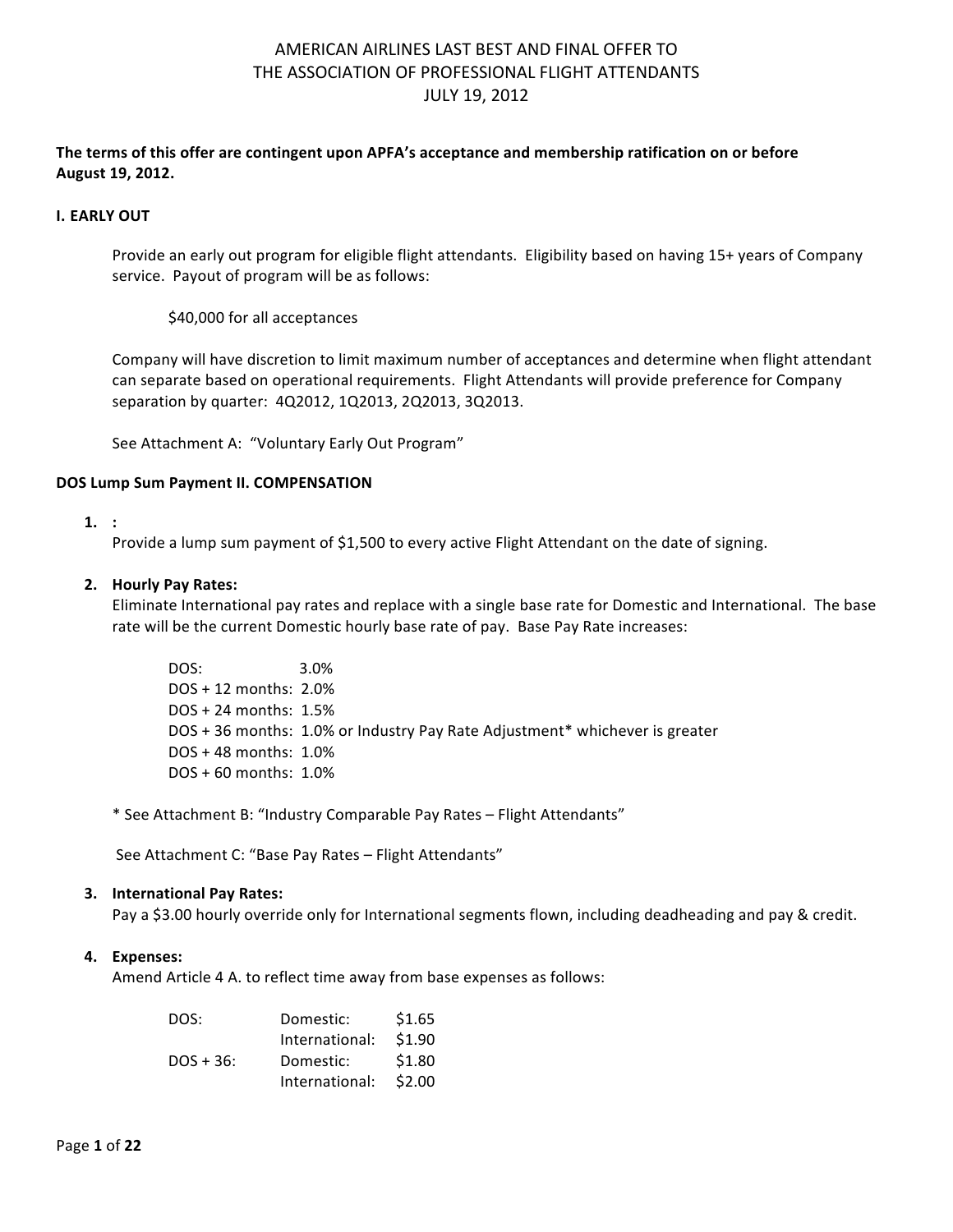### **5. Incentive Pay Rates:**

Discontinue the incentive rates of pay that apply to paid hours above 70.

### **6. ATC Hold/Code 59:**

Current practice. No change.

### **7.** Premium Pay:

Discontinue Domestic aft galley pay of 63-cents per hour.

### **8. Critical Coverage Pay:**

Institute a premium pay provision with a single premium rate of fifty (50) percent (total is base rate plus 50% of base rate) on any Company designated critical sequences for Flight Attendants.

### **9. Profit Sharing:**

Implement the New Profit Sharing Plan See Attachment D: "Enhanced Profit Sharing Plan - Flight Attendants"

Current Profit Sharing Plan and the Annual Incentive Plan (AIP) are eliminated. Beginning at the first dollar of pre-tax income, the new Profit Sharing plan would pay awards equal to 5% of all pre-tax income, prorated to take into account any groups of frontline employees who do not participate in the plan. Pre-tax income for the purposes of these awards will be calculated prior to the effects on income of any special, unusual, and nonrecurring items or incentive pay.

#### **10. Sequence Pay Protection:**

- Protection to 100 hours (to commence upon implementation of PBS)
- Prior to PBS, implement an interim protection solution (70 hour guarantee for AVBL, bid line guarantee for lineholders)
- Replace current seventy (70) hour guarantee with sequence protection for value of line, including carry-in time from previous month, at time of bid initialization (guarantee will be pro-rated if mid-month return to work)
- Each flight attendant will have unique guarantee based on the trip sequences on his/her schedule
- Additional time picked up through trip trading and additional trips picked up from the Company will increase guarantee to a maximum of 100 hours
- Pay for involuntary loss of time up to 100 hours
- To qualify for protection, a flight attendant must bid and/or be assigned trip(s) that originate within the footprint of the original trip, but terminate within one (1) calendar day of original scheduled termination, unless assigned comparable days later in the month
- If Dual Qualified, a flight attendant may be awarded/assigned to Domestic or International flying
- If protected for turn-around, flight attendant may be assigned airport stand-by duty. Stand by assignment must be in open time at time of bidding
- This protection does not apply to Reserves (no change to reserve guarantee)
- Last 5 days protection will apply
- Current HVBL rules apply when above 100 hours
- All other Article 9.P. rules will apply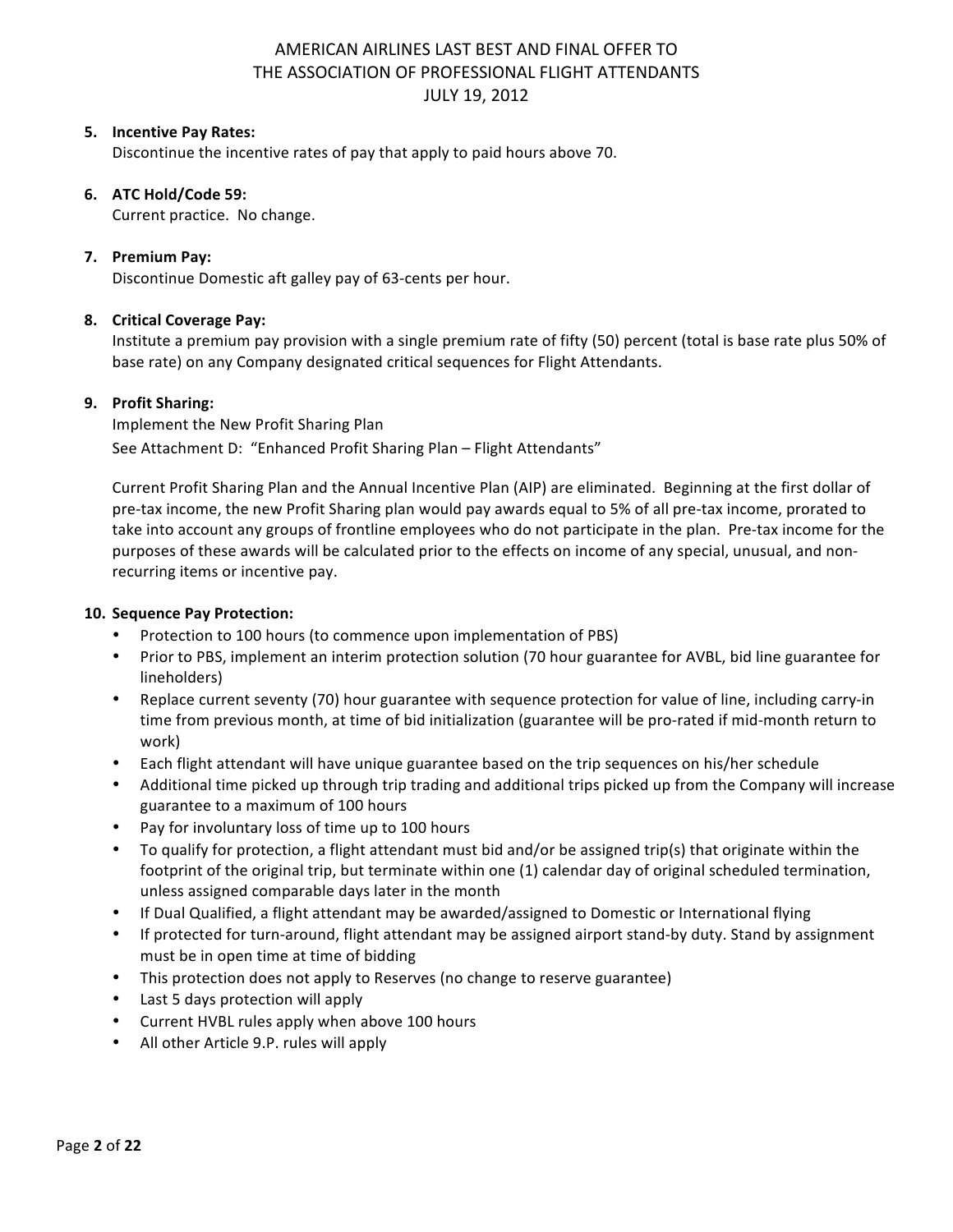#### **III. WORK RULES**

### 1. **Schedule Max**:

Produce a monthly line average of 80-90 hours by increasing the current monthly schedule max from 77:00 Domestic / 82:00 International to 100:00 hours for all regularly scheduled flight attendants.

Increase current monthly actual max from 80:00 Domestic / 85:00 International to 100:00 hours for all regularly scheduled flight attendants. Eliminate current option system. Flight attendants will have the option to exceed 100 hour max.

- Ten (10) 24-hour DFPs with FA option to waive 2 for a minimum of 8 24-hour DFPs.
- Over 85 hours cap of 16 On-Duty periods scheduled; 18 in actual operation with FA option to exceed.
- Monthly line average at each Base must be a minimum of 80 hours with a maximum of 90 hours.

### **2. 30-in-7:**

Eliminate 30-in-7 limitation.

### **3. On-Duty Limitations:**

Modify current Domestic schedule on-duty maximum hours of 10:00, 11:00 and 13:00 hours (based on departure time diurnals). Increase scheduled on-duty maximum hours to 14:00 hours for trips departing 0600-2059 and 12:00 hours for trips departing 2100-0559.

Delete actual on-duty maximum hours of 12:00, 13:00 and 15:00 hours (based on departure time diurnals). Increase actual on-duty maximum hours to 16:00 hours for trips departing 0600-2059 and 14:00 hours for trips departing 2100-0559.

| Departure | Scheduled/Rescheduled | Operational |
|-----------|-----------------------|-------------|
|           | On-Duty Max           | On-Duty Max |
| 0600-2059 | 14 hours              | 16 hours    |
| 2100-0559 | 12 hours              | 14 hours    |

Diurnal Restriction: Duty periods with a west to east coast all-nighter leg and trans-con turnaround sequences with an all-nighter leg (departures after 2100 local time) will be governed by the night time diurnal (12:00 hours scheduled / 14:00 hours maximum).

#### **4. Duty Aloft:**

Eliminate current duty aloft (scheduled flight hours) restriction of 8:59 hours for Domestic flight attendants. Hours aloft, plus sign- in and debrief, will not exceed on-duty limitations.

### **5. Minimum Pay and Credit:**

Current book. No change.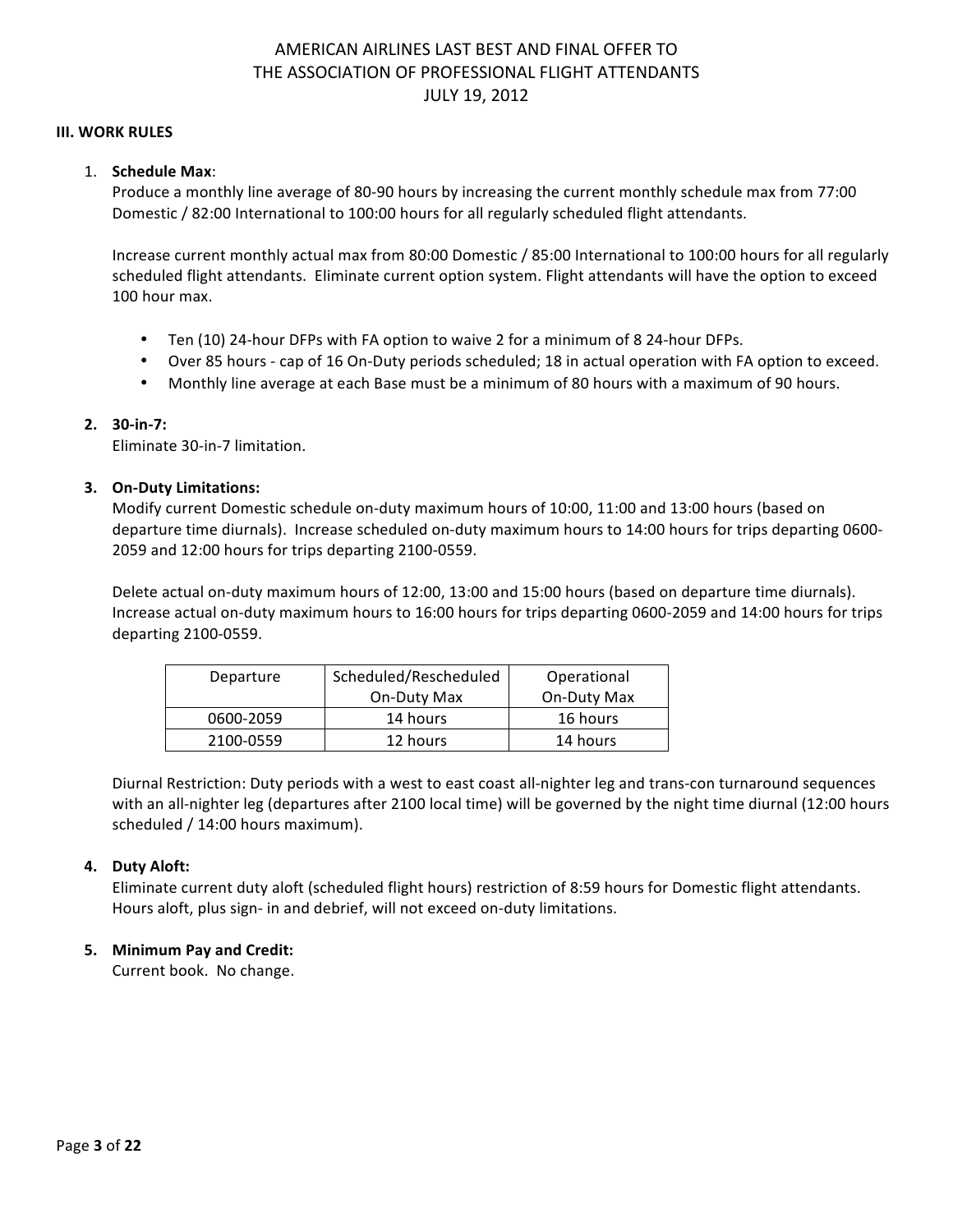### **6. Preferential Bidding System (PBS):**

Implement a preferential bidding system (PBS) to replace current company-built bid lines. A PBS builds individual custom work schedules based on crew member preferences, avoiding conflicts with carry-over trips, vacation, training and other known events.

The Company agrees to meet and confer with APFA prior to choosing a PBS vendor and will consider APFA's input prior to making a selection. The Company may require that any vendor be the same for both flight attendants and pilots. The Company will make the final determination.

The Joint Scheduling Committee (JSC) will meet and confer as needed during the development and implementation of the PBS. After implementation, the committee will continue to meet and review PBS performance.

Revise/eliminate all provisions of the Agreement that are inconsistent with preferential bidding, included but not limited to the following:

- Modify the requirement to provide five  $(5)$  separate forty-eight  $(48)$  hour duty free periods to ten  $(10)$ separate periods of twenty-four (24) hours free from all duty.
- Eliminate Regular Replacement (vacation relief) and Open Replacement (no pre-planned flying assignments plotted) flight attendant schedules. Replacement flight attendants are not necessary with a PBS system.

### **7. Combined Operations:**

Combine the Domestic and International Operations, including a combined Reserve pool. A dual qualified flight attendant will be over water trained, may be required to be trained on all equipment flown, and all service requirements. 

A dual qualified flight attendant may fly both Domestic and International trip sequences. Dual qualification training will be mandatory for all flight attendants subject to Reserve. All other dual qualification training will be provided as operationally necessary.

### **8. Reserve:**

Maintain current Reserve rotation system for current flight attendants.

Accept 5/29/09 Article 10 TA and 1/6/2011 Outstanding Reserve Issues Agreement.

New hire flight attendants will have a block(s) of reserve days on monthly schedule. Reserve days may be a block(s) of 3-6 days. Total monthly R-days will be between  $6 - 9$  days. Reserve blocks will be awarded in a PBS system based on bid preference and in seniority order.

- An R-Day block will be treated as a sequence and will carry a guaranteed value, such that a flight attendant will be paid the greater of the R-Day block value or trips flown.
- Any unused R-Day block may be pay protected above the normal 70 hour guarantee, but no more than 85:00 hours.
- No value for an R-Day block that is dropped or traded.
- AM/PM preference will not apply to R-day blocks.
- Permit assignment of R-day Flight Attendants prior to full month reserves.
- Pay "R-Day" sick: Pay the greater of "R-day" block value or trips flown.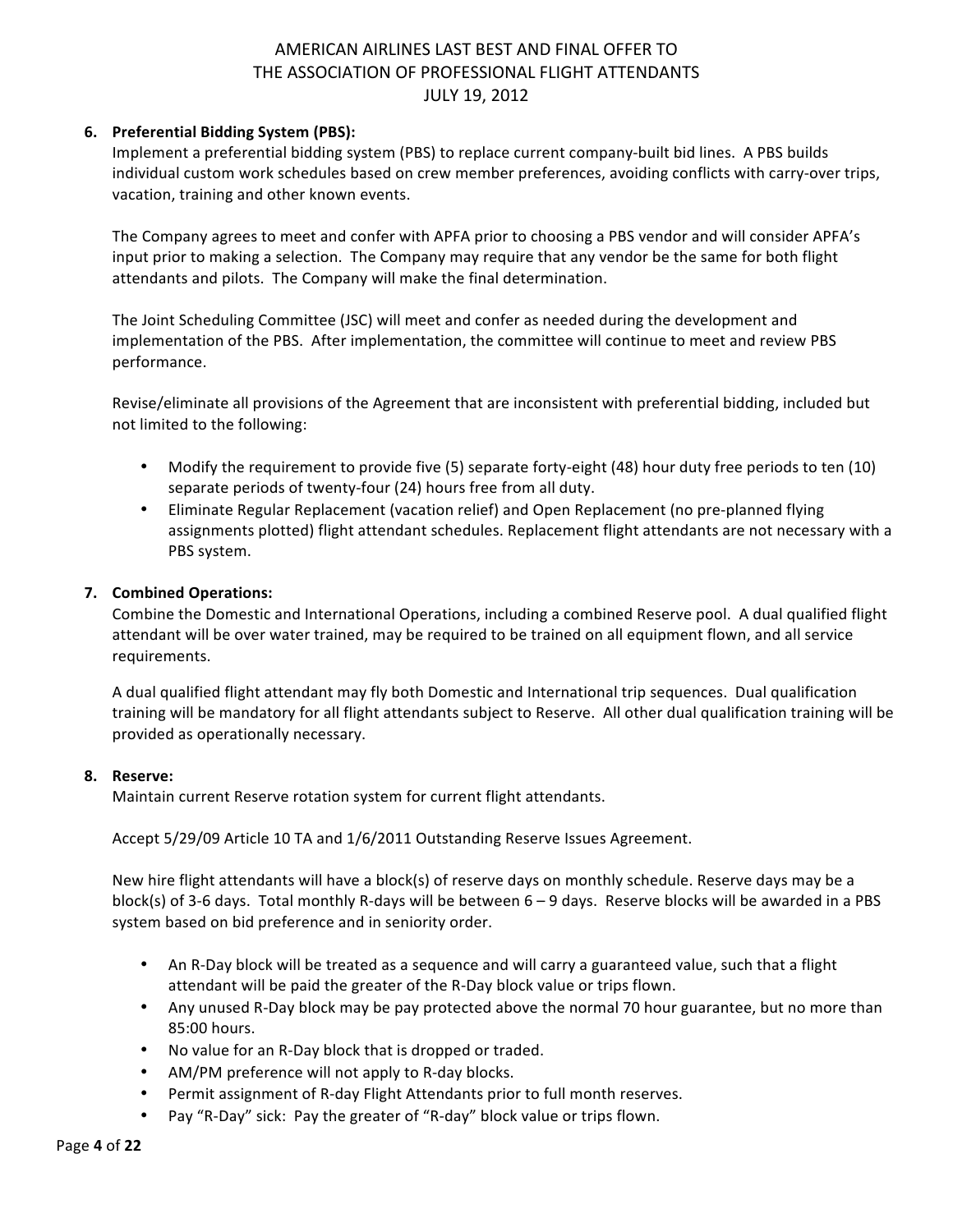- Percentage of pay according to proposed sick policy.
- Revise/eliminate all provisions of the Agreement that are inconsistent with new reserve system.

The Joint Scheduling Committee (JSC) will meet and confer prior to the implementation of Reserve R-days for new hires.

### **9. Staffing:**

Eliminate current staffing language and replace with:

The Company will establish from time to time and make available to the APFA the standards being used to determine the number of flight attendants required on flights to which a variable complement will be applied. Prior to implementing any changes to these standards, the Company will advise the APFA President or his/her designee. Every reasonable effort will be made to monitor and staff consistent with these standards.

The Company agrees to meet with Union representatives at their request at mutually agreeable times to afford them the opportunity to make recommendations concerning the staffing of Company aircraft with flight attendants. If the APFA President brings to the Company's attention a situation where in his/her opinion, due to the type of service required, serving time and number of passengers, the crew complement creates a marginal service condition (i.e., if the flight attendant crew cannot complete their work assignments as per standard practices within the allotted times), the Company will act expeditiously to investigate the problems. If, in its investigation, the Company does not agree that the addition of a flight attendant is justified, the Company will provide the APFA President with the reasons therefore.

The APFA President may request a review of this determination by the Vice President-Flight Service. The decision made by the Vice President- Flight Service will be final and binding and not subject to the provisions of Article 28.

#### **10. Sick Accrual:**

Change minimum annual paid hour threshold for sick accrual from 420 hours to 600 hours.

#### **11. Sick Leave:**

See Attachment E: "Sick Leave - Flight Attendants"

Replace the maximum sick leave accrual methodology with a short-term / long-term split-bank concept.

#### **12. Sick Clearance Time:**

Establish 1200 local base time as the sick clearance time.

#### **13. Vacation Pay:**

Upon implementation of PBS, pay vacation at a daily rate of 3:00 hours/day instead of trips missed.

Upon implementation of PBS, a flight attendant may split his/her vacation provided the vacation award is fourteen (14) days or greater (net PVDs). And in no case shall a split result in a vacation period of less than seven (7) days. For example:

8 days vacation – no split, would result in  $7/1$ 14 days vacation  $-$  split, would result in  $7/7$ 15 days vacation – no two splits, would result in  $7/7/1$ 15 days vacation  $-$  split, would result in  $7/8$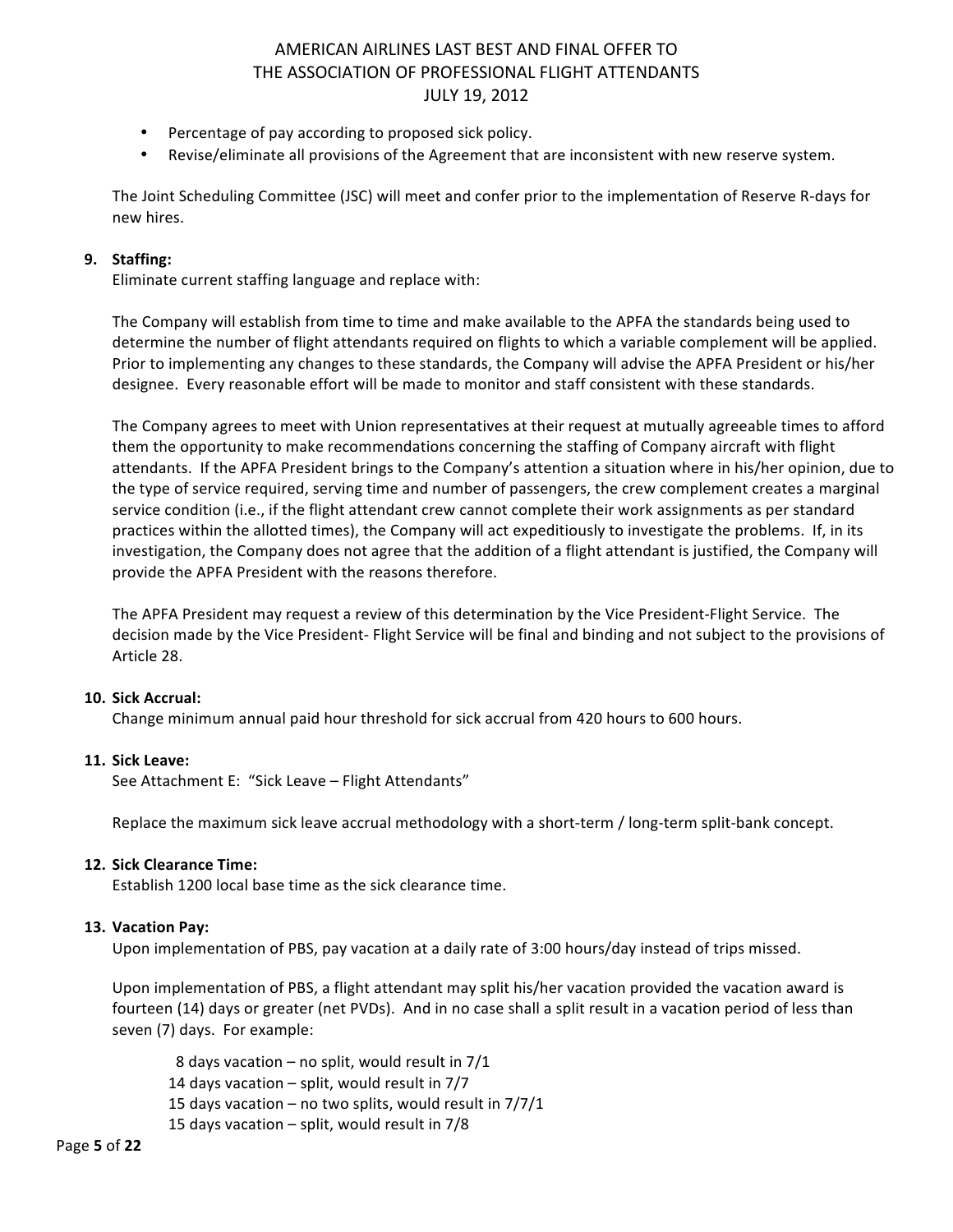### **14. Personal Vacation Days (PVDs):**

Effective DOS, pay PVDs at the daily rate of 3:00 hours/day instead of trips missed. Reduce PVDs from maximum accrual (based on vacation accrual rate) to a limit of six (6) per calendar year.

### **15. Vacation Accrual Threshold:**

Change minimum annual paid hour threshold from 420 hours to 600 hours.

#### **16. Hotels:**

Eliminate the requirement to consider mutually acceptable facilities. Modify to give preference to airport hotels.

#### **17. Copies of Agreement:**

Eliminate requirement to distribute paper copies of the collective bargaining agreement and instead allow for electronic copies.

### 18. Minimum Hours to Maintain Employment:

In order to maintain employment, a flight attendant must be paid: 1) a minimum of 420 hours, or 2) be paid an average of 35 hours per active month if the flight attendant has been inactive due to unpaid status during the preceding 12 months. The annual look back period for employment will be consistent with the medical benefits look back.

### **19. 787 Crew Bunk Parameters:**

Execute a letter of agreement - 787 crew rest parameters

#### **IV. BENEFITS**

#### **1. Pension:**

Amend the Basic Agreement so that the Company is not required to provide for future benefit accruals under the defined benefit pension plan.

Amend the Basic Agreement so that the Company is not required to maintain or fund or provide benefits under a defined contribution pension plan, except as provided below.

Amend the Basic Agreement to provide that the Company will provide a defined contribution plan benefit in the form of a 5.5% Company match of employee contributions, based on the employee's eligible compensation. Employees will automatically be enrolled (with an option to opt out) at an employee pre-tax contribution of 3% of eligible compensation per payroll period.

Eligible Compensation – for the purposes of determining any Matching Contribution or Company Contribution, eligible compensation will be the sum of all 401(k) deferrable compensation, except for the following:

- Approved expense allowances
- Benefit pay
- Company paid employee expenses
- Company paid life insurance premiums
- Co-Terminal Expenses
- Disability/Workers' Compensation payments
- Expense reimbursements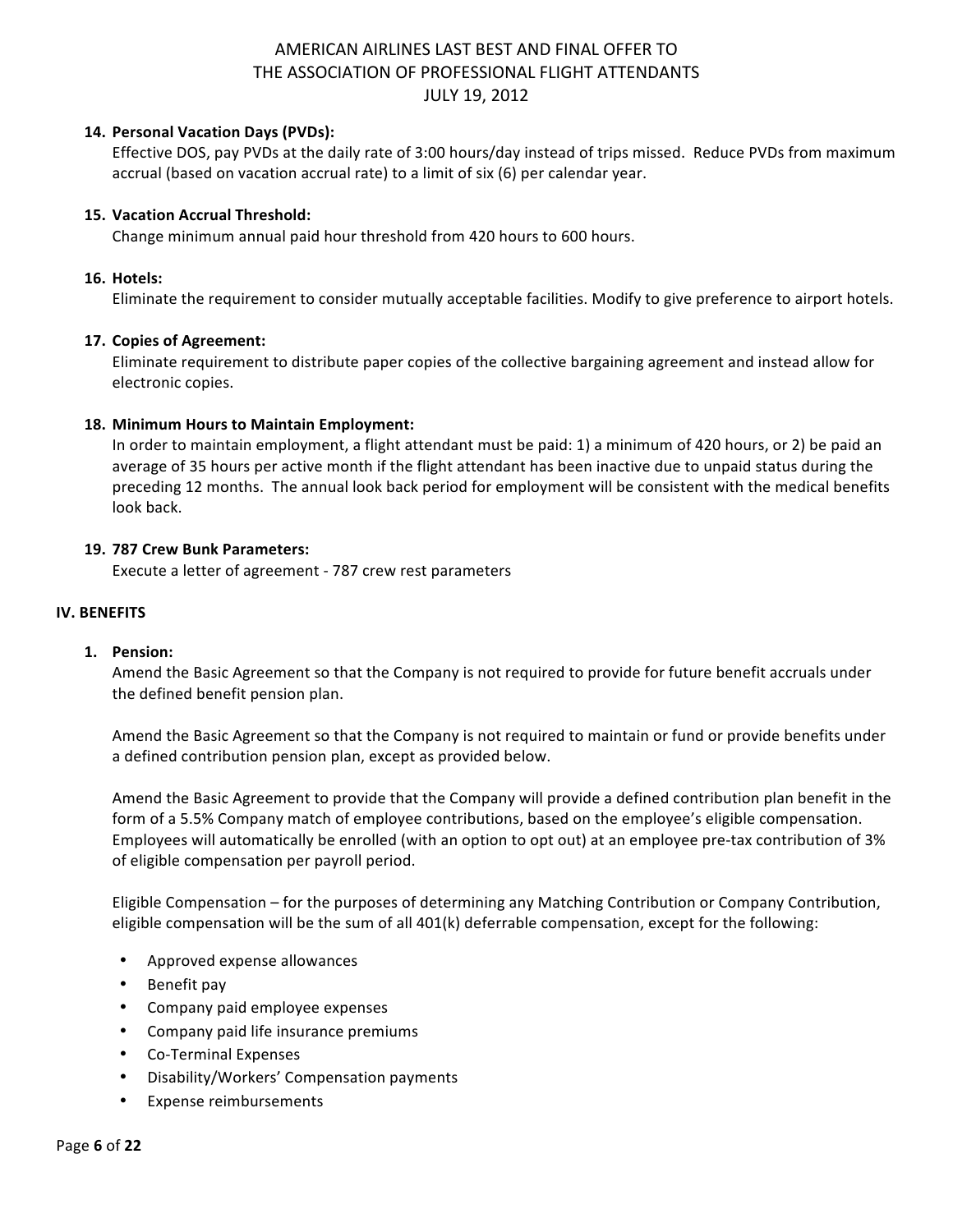- Gain Sharing payments
- Overtime Meal Allowance
- Pre-tax flexible benefit plan contributions
- Severance pay
- Sick Bank Payout
- Termination Vacation Pay
- Tips
- Uniform Cleaning Allowance
- Value of NRSA passes

#### **2. Active Medical & Life:**

Modify provisions of Article 35. Change minimum annual paid hour threshold from 420 to 600 for active medical. See Attachment F: "Active Medical & Life - Flight Attendants"

#### **3. Retiree Medical & Life:**

Modify provisions of Article 35. See Attachment G: "Retiree Medical & Life - Flight Attendants"

#### **4. Article 30:**

Modify to eliminate retiree medical and life insurance.

#### **V. DURATION**

Six  $(6)$  years from date of signing (DOS). At any time following DOS plus forty-eight  $(48)$  months, but prior to DOS plus seventy-two (72) months, with sixty (60) days prior written notice by either party, the parties will commence negotiations in accordance with Section 6, Title I of the Railway Labor Act, as amended.

#### **VI. SETTLEMENT CONSIDERATION**

The Company will support before the Unsecured Creditors Committee a claim by the Flight Attendants in an amount of 3.0% of New Corporation equity or equivalent under the terms and conditions of Attachment I.

#### **VII. TENTATIVE AGREEMENTS**

The Company agrees to incorporate the Tentative Agreements listed in Attachment H subject to modifications due to terms or language outlined in and/or in conflict with this proposal.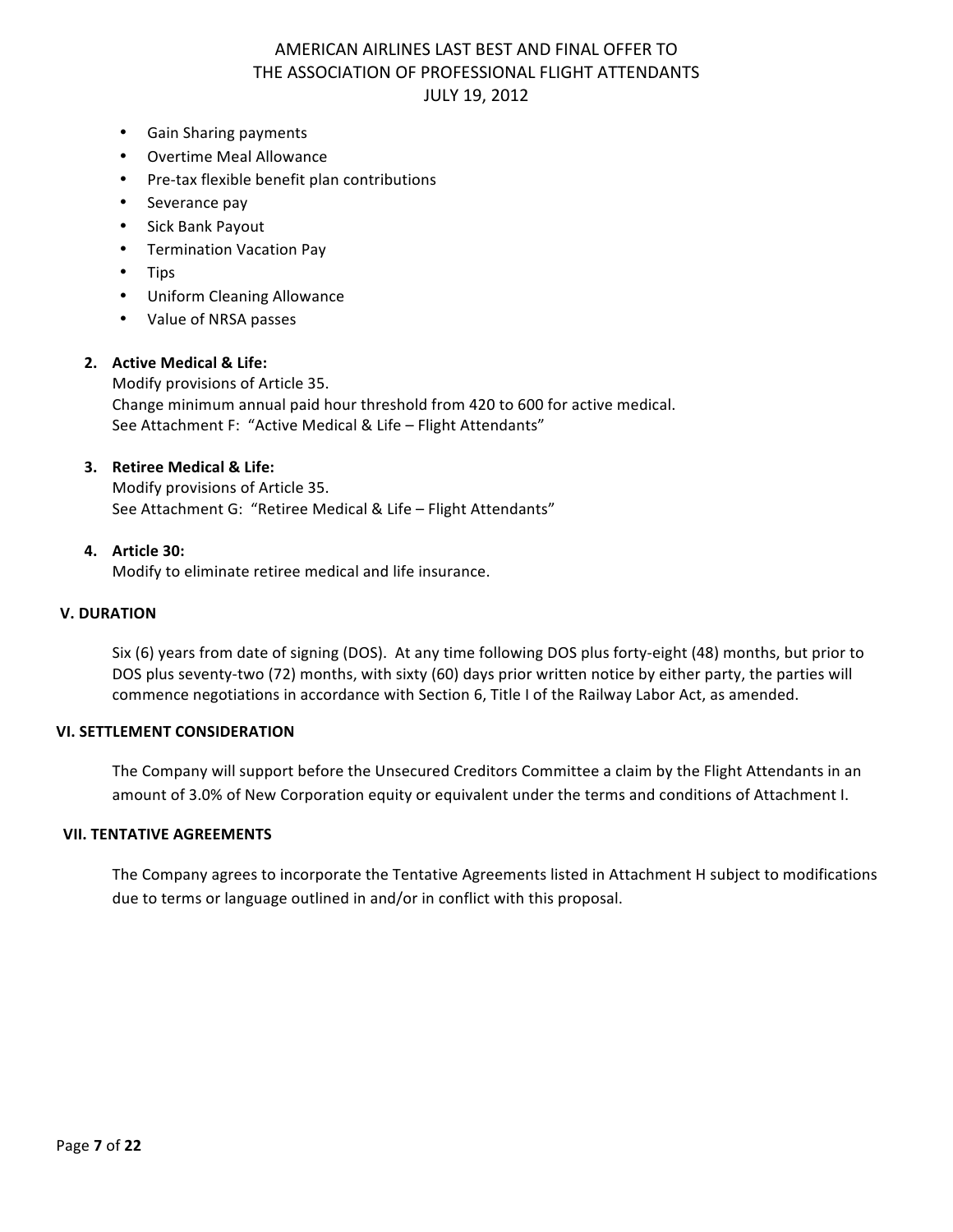# **Index of Appendixes**

| Attachment A | <b>Voluntary Early Out Program</b>                  |
|--------------|-----------------------------------------------------|
| Attachment B | <b>Industry Comparison</b>                          |
| Attachment C | Pay Rates                                           |
| Attachment D | <b>Profit Sharing</b>                               |
| Attachment E | <b>Sick Policy</b>                                  |
| Attachment F | <b>Active Medical</b>                               |
| Attachment G | Retiree Medical                                     |
| Attachment H | <b>Tentative Agreement Summary</b>                  |
| Attachment I | Settlement Consideration and Bankruptcy Protections |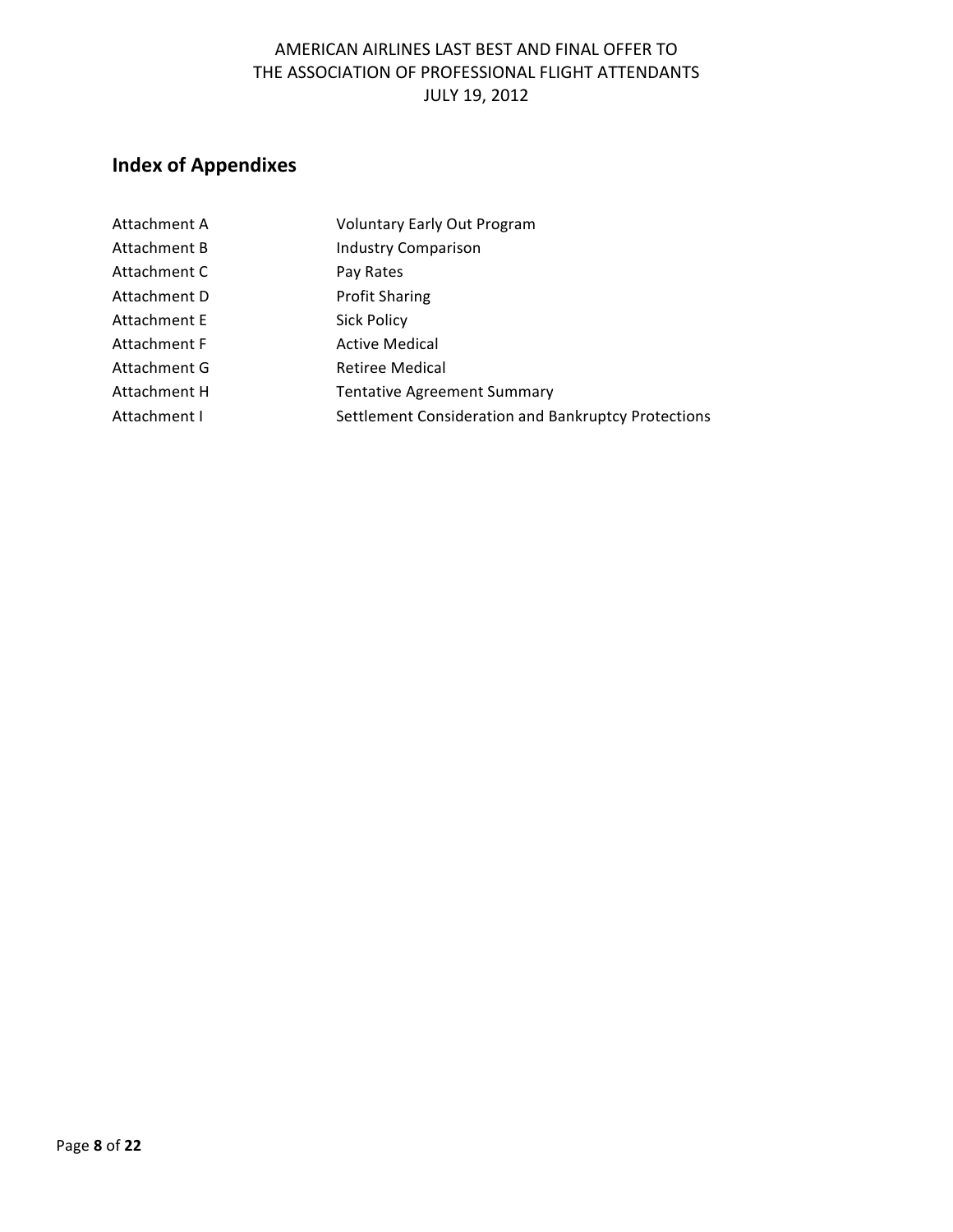### **ATTACHMENT A VOLUNTARY EARLY OUT PROGRAM – FLIGHT ATTENDANTS**

July x, 2012

Laura R. Glading President Association of Professional Flight Attendants 1004 West Euless, TX 76040

### **Re: Voluntary Early Out Program (VEOP)**

Dear Laura,

The following represents the understanding between the parties with respect to a one time offered "Voluntary Early Out Program" reached in conjunction with the consensual agreement dated July XXXX, 2012.

- 1) All Flight Attendants, including those on a leave of absence and those on the furlough list who have at least fifteen (15) years of Company seniority as of July 1, 2012, shall be eligible to participate in the VEOP.
- 2) Separation from the Company under this program shall be permanent. Those Flight Attendants on the furlough list who elect to participate in the VEOP shall forfeit any recall rights.
- 3) A lump sum pre-tax payment of \$40,000 shall constitute severance.
- 4) An election window shall open on August XX, 2012 and will close at midnight August XX, 2012
- 5) A Flight Attendant may not elect to take both this VEOP and Article 30.
- 6) Flight Attendants will be able to proffer for a specific separation period to include the fourth quarter, 2012; the first quarter 2013; the second quarter 2013 or the third quarter 2013, but the Company's acceptance is subject to paragraphs 8 below.
- 7) Once a Flight Attendant has elected to separate under the terms of the VEOP, such election shall be irrevocable.
- 8) Separation dates shall be at the discretion of Flight Service subject to operational needs.
- 9) This one-time, limited agreement shall not constitute a precedent for any purpose. Furthermore, it does not change, alter, or modify the provisions of the Collective Bargaining Agreement, except as provided herein. In addition, it will not be construed against either party nor will it prejudice the parties' respective positions for purposes of any other matter between the parties, including, but not limited to, any grievance, arbitration, and/or litigation.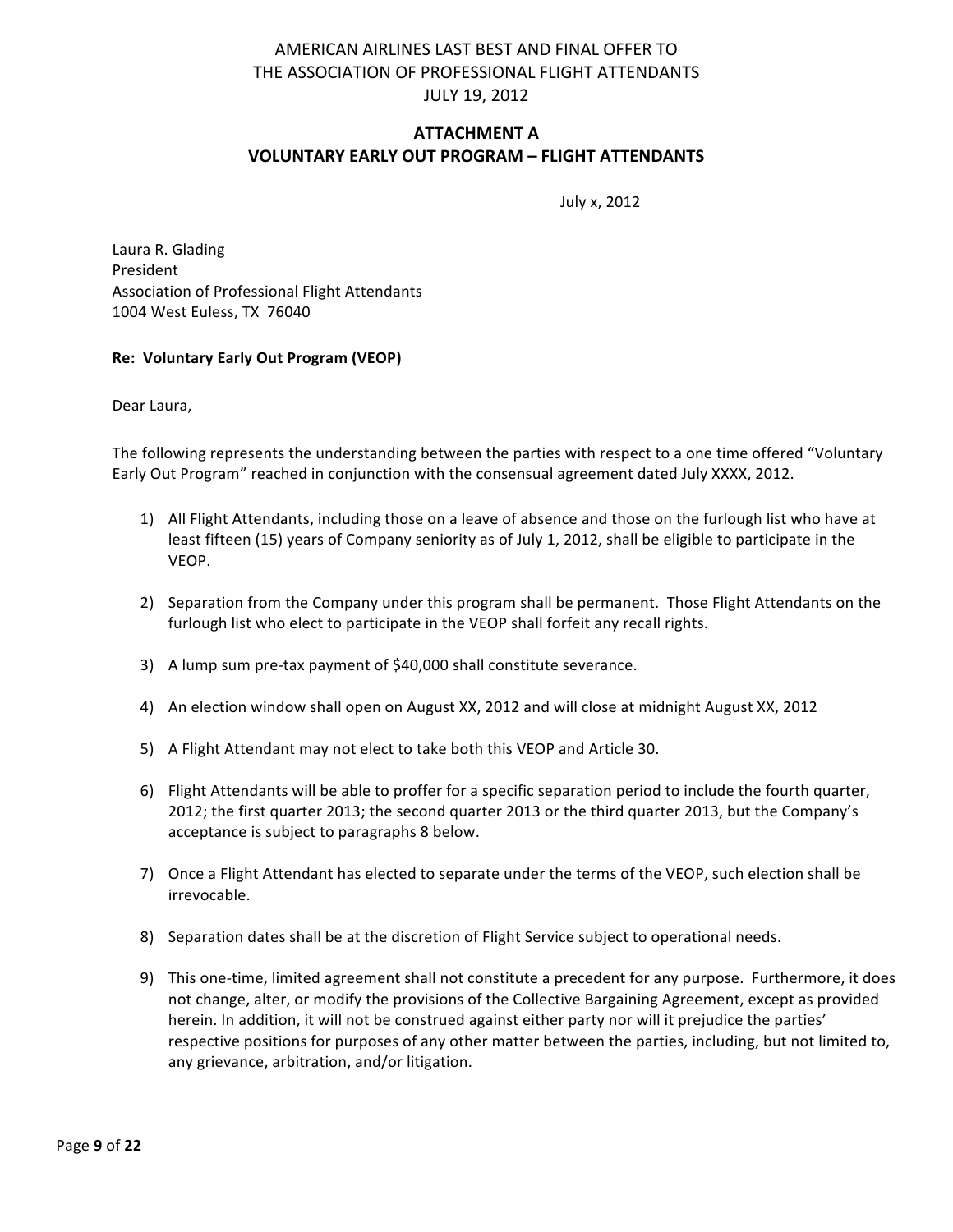Sincerely,

Taylor M. Vaughn Managing Director Employee Relations

Agreed to and accepted:

\_\_\_\_\_\_\_\_\_\_\_\_\_\_\_\_\_\_\_\_\_\_\_\_\_\_\_\_\_\_\_\_ Date: \_\_\_\_\_\_\_\_\_\_\_\_\_\_

Laura R. Glading President, APFA

Cc: Denise Lynn Laura A. Einspanier Lauri Curtis Cathy Scheu Marcus Gluth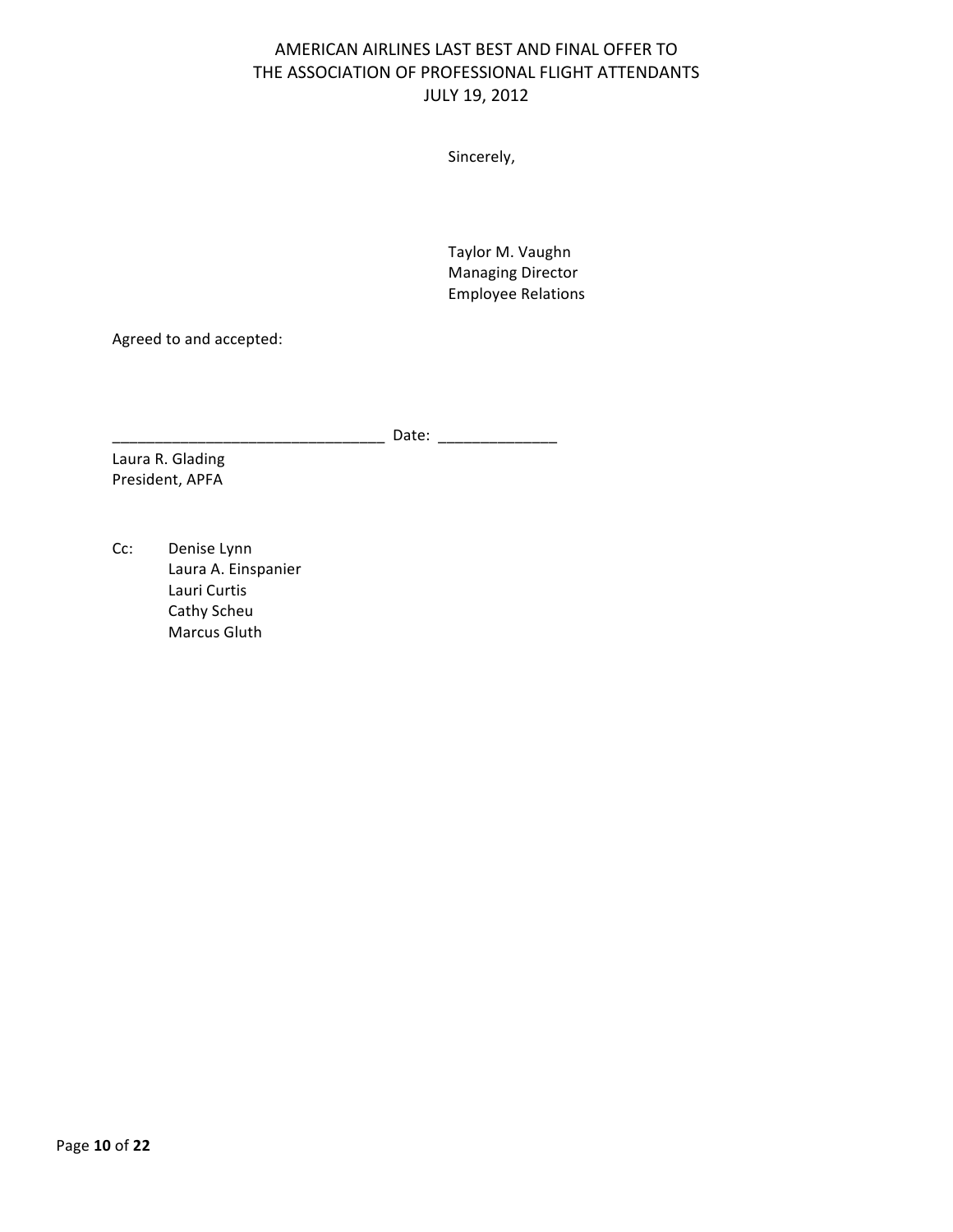# **ATTACHMENT B INDUSTRY COMPARABLE PAY RATES - FLIGHT ATTENDANTS**

- 1) Effective the first day of the contractual month following DOS + 36 months<sup>1</sup>, for the fourth year of the Agreement, domestic base pay rates shall receive an Industry Comparable Pay Rate Adjustment, to be determined according to the procedures and standards set forth in Paragraph 2 below. The comparators to be used in determining the Industry Comparable Pay Rate Adjustment are Delta Airlines, United Airlines, Continental Airlines, US Airways, and America West (or their successors) as long as their flight attendants continue to operate under separate flight attendant contracts ("the Industry Comparators").
- 2) Industry Comparable Pay Rate Adjustment procedures and standards:

a) Industry Comparable Pay Rates shall be determined by calculating the simple average of the top of scale domestic hourly base pay rates (excluding premiums, per diems, etc.) that will be in effect on DOS + 36 months at the Industry Comparators.

b) After determining the average Industry Comparable Pay Rate, the parties or interest arbitration panel will calculate a percentage rate increase to be applied to the Company's equivalent hourly base pay rate to bring it up to the determined average Industry Comparable Pay Rate ("Industry Comparable Pay Rate Adjustment"). This Industry Comparable Pay Rate Adjustment will then be applied to the hourly base pay rates for all of the Company's Flight Attendants pay steps.

c) On or before DOS + 30 months, the parties shall meet and confer for a period of up to 30 days to determine if they can achieve a voluntary agreement for an Industry Comparable Pay Rate Adjustment.

d) If by DOS + 31 months, the parties are unable to achieve a voluntary agreement according to the procedures set forth in (2)(a) and (b) above, they shall submit the issue of an Industry Comparable Pay Rate Adjustment to interest arbitration under the procedures of Section 7 of the Railway Labor Act.

- i) The parties shall mutually agree on or before DOS + 31 to the selection of three neutral arbitrators. In the absence of an agreement on the selection, the parties shall solicit the National Academy of Arbitrators for a list of fifteen (15) arbitrators. Using an alternate strike methodology, or any other agreed to by the parties, a panel of three neutral arbitrators will be selected from that list.
- ii) In order to facilitate the interest arbitration, the parties may enter an interest arbitration agreement setting forth ground rules for the interest arbitration. In the absence of such interest arbitration agreement, the interest arbitration shall be conducted according to the provisions of this Agreement and whatever ground rules the panel shall deem appropriate.
- iii) The parties shall share equally all costs of interest arbitration.
- iv) The interest arbitration shall begin on or before DOS + 32 months and a hearing shall be concluded and a decision issued on or before DOS + 35 months.

<u> 1989 - Johann Stein, markin film yn y breninn y breninn y breninn y breninn y breninn y breninn y breninn y b</u>

 $^1$  Company agrees if DOS is the first day of the month, the Industry Comparable Pay Rate Adjustment will be effective on DOS + 36 months.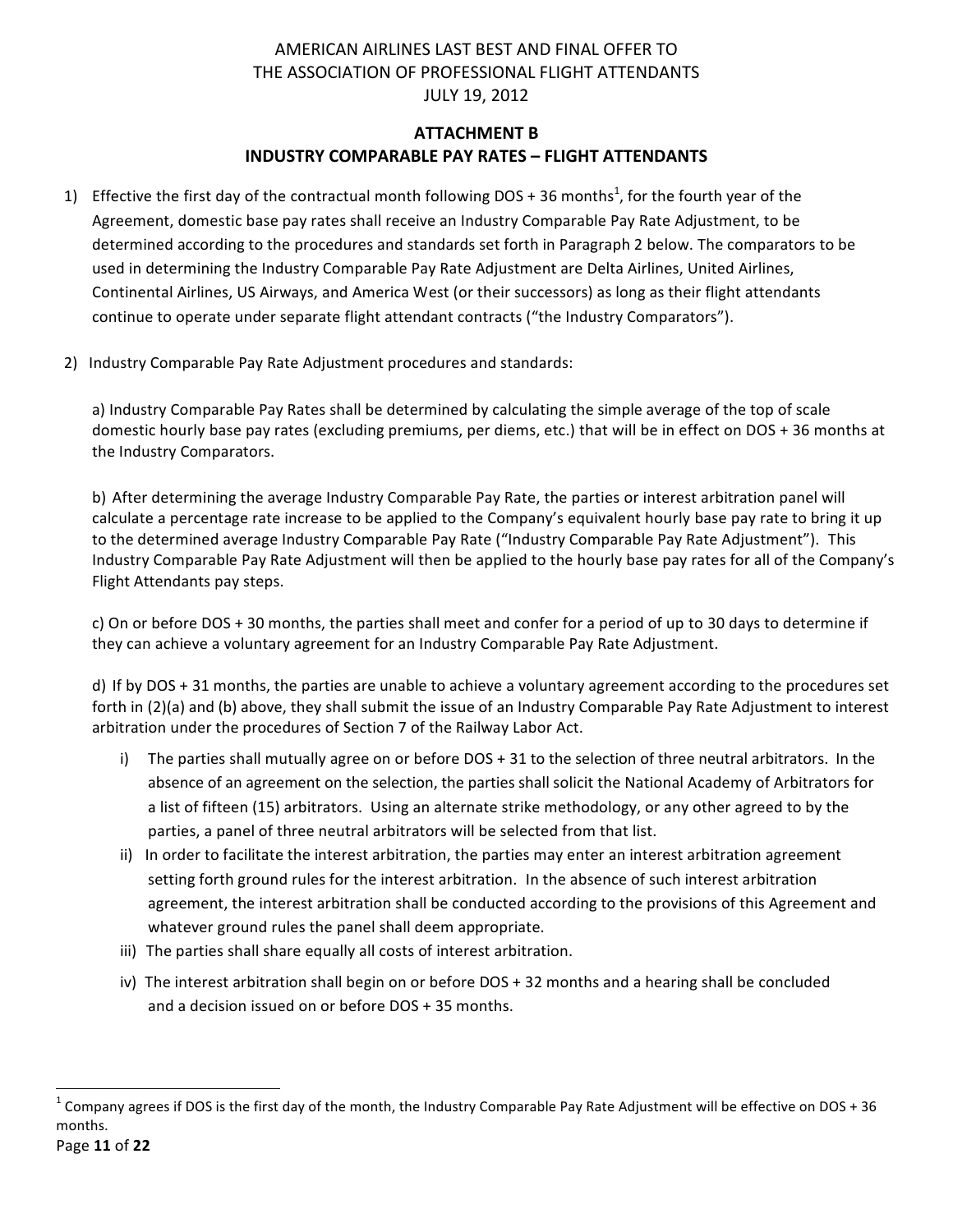# **ATTACHMENT C BASE PAY RATES - FLIGHT ATTENDANTS**

|                |           | <b>DOS</b> | <b>DOS +12</b> | <b>DOS +24</b> | DOS +36        | <b>DOS +48</b> | DOS +60        |
|----------------|-----------|------------|----------------|----------------|----------------|----------------|----------------|
|                | Increase: | 3.0%       | 2.0%           | 1.5%           | 1.0%           | 1.0%           | 1.0%           |
| Paystep        | Current   | <b>DOS</b> | <b>DOS +12</b> | <b>DOS +24</b> | <b>DOS +36</b> | <b>DOS +48</b> | <b>DOS +60</b> |
| 1              | \$        | 20.85      | 21.26          | \$             | \$             | \$.            | \$             |
|                | 20.24     | \$         | \$             | 21.58          | 21.80          | 22.02          | 22.24          |
| $\overline{2}$ | \$        | \$         | \$             | \$             | \$             | \$             | \$             |
|                | 21.98     | 22.64      | 23.09          | 23.44          | 23.67          | 23.91          | 24.15          |
| 3              | \$        | \$         | \$             | \$             | \$             | \$             | \$             |
|                | 23.81     | 24.52      | 25.01          | 25.39          | 25.64          | 25.90          | 26.16          |
| 4              | \$        | \$         | \$             | \$             | \$             | \$             | \$             |
|                | 25.04     | 25.79      | 26.31          | 26.70          | 26.97          | 27.24          | 27.51          |
| 5              | \$        | \$         | \$             | \$             | \$             | \$             | \$             |
|                | 27.97     | 28.81      | 29.39          | 29.83          | 30.12          | 30.43          | 30.73          |
| 6              | \$        | \$         | \$             | \$             | \$             | \$             | \$             |
|                | 32.32     | 33.29      | 33.96          | 34.46          | 34.81          | 35.16          | 35.51          |
| $\overline{7}$ | \$        | \$         | \$             | \$             | \$             | \$             | \$             |
|                | 34.95     | 36.00      | 36.72          | 37.27          | 37.64          | 38.02          | 38.40          |
| 8              | \$        | \$         | \$             | \$             | \$             | \$             | \$             |
|                | 36.83     | 37.93      | 38.69          | 39.27          | 39.67          | 40.06          | 40.46          |
| 9              | \$        | \$         | \$             | \$             | \$             | \$             | \$             |
|                | 38.37     | 39.52      | 40.31          | 40.92          | 41.33          | 41.74          | 42.16          |
| 10             | \$        | \$         | \$             | \$             | \$             | \$             | \$             |
|                | 39.89     | 41.09      | 41.91          | 42.54          | 42.96          | 43.39          | 43.83          |
| 11             | \$        | \$         | \$             | \$             | \$             | \$             | \$             |
|                | 41.20     | 42.44      | 43.28          | 43.93          | 44.37          | 44.82          | 45.27          |
| 12             | \$        | \$         | \$             | \$             | \$             | \$             | \$             |
|                | 42.65     | 43.93      | 44.81          | 45.48          | 45.94          | 46.39          | 46.86          |
| 13             | \$        | \$         | \$             | \$             | \$             | \$             | \$             |
|                | 43.83     | 45.14      | 46.05          | 46.74          | 47.21          | 47.68          | 48.15          |
| 14             | \$        | \$         | \$             | \$             | \$             | \$             | \$             |
|                | 44.90     | 46.25      | 47.17          | 47.88          | 48.36          | 48.84          | 49.33          |
| 15             | \$        | Ś.         | Ś              | \$             | Ś.             | Ś.             | \$             |
|                | 46.00     | 47.38      | 48.33          | 49.05          | 49.54          | 50.04          | 50.54          |
|                |           |            |                |                |                |                |                |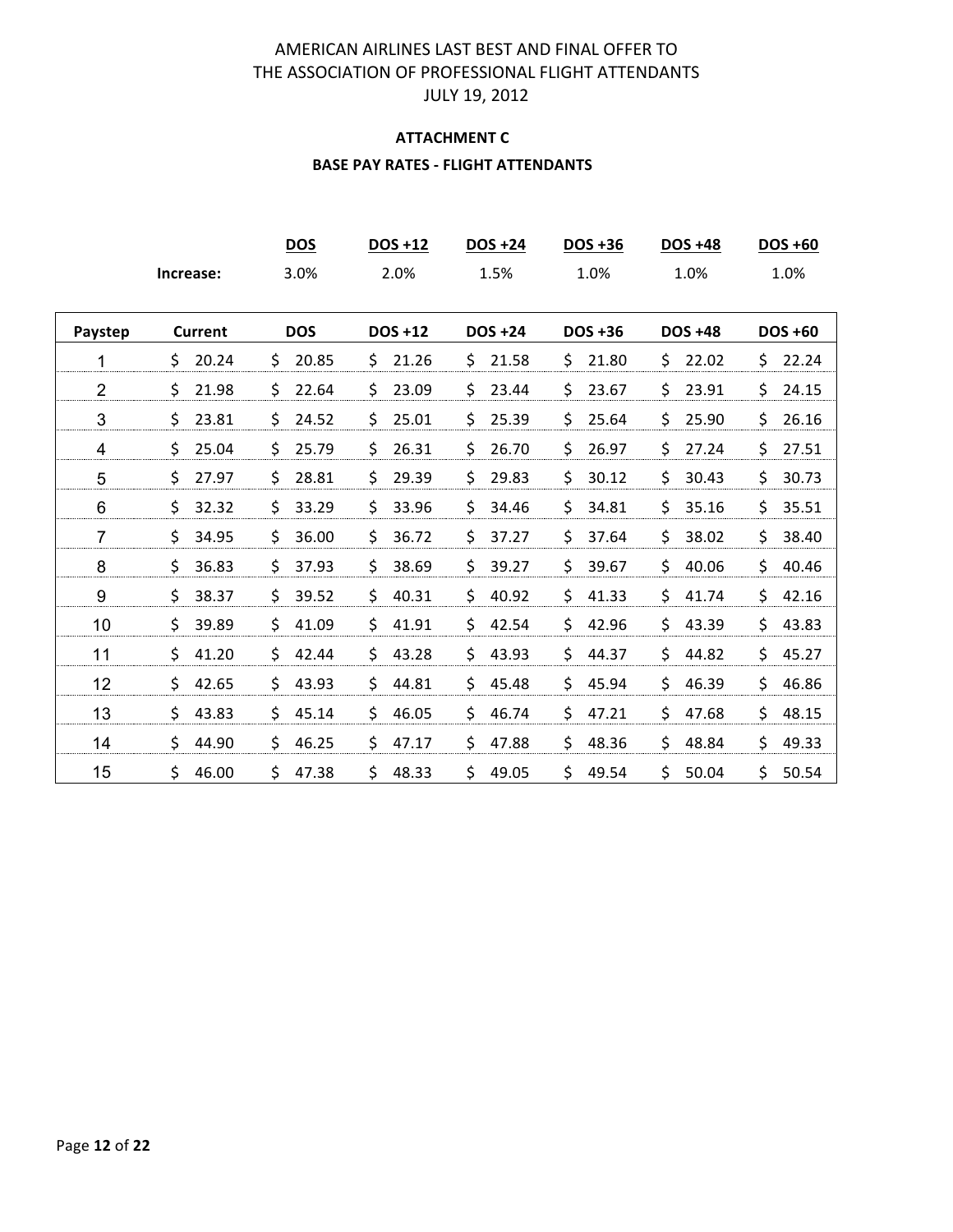# **ATTACHMENT D ENHANCED PROFIT SHARING PLAN – FLIGHT ATTENDANTS**

Implementation of the Enhanced Profit Sharing Plan:

- 1. Current profit sharing plan and the Annual Incentive Plan (AIP) would be eliminated.
- 2. Beginning at the first dollar of pre-tax income, the new Profit Sharing plan would pay awards equal to 5% of all pre-tax income, prorated to take into account any groups of frontline employees who do not participate in the plan. Pre-tax income for the purposes of these awards will be calculated prior to the effects on income of any special, unusual, and non-reoccurring items or incentive pay.
- 3. The Enhanced Fund would be distributed equitably to all eligible employees based on each employee's eligible earnings. Profit sharing is eligible for 401K matching funds.
- 4. Individual Enhanced Awards will be distributed no later than March 15 of the following year for employees who meet the eligibility requirements as long as minimum funding provisions are met.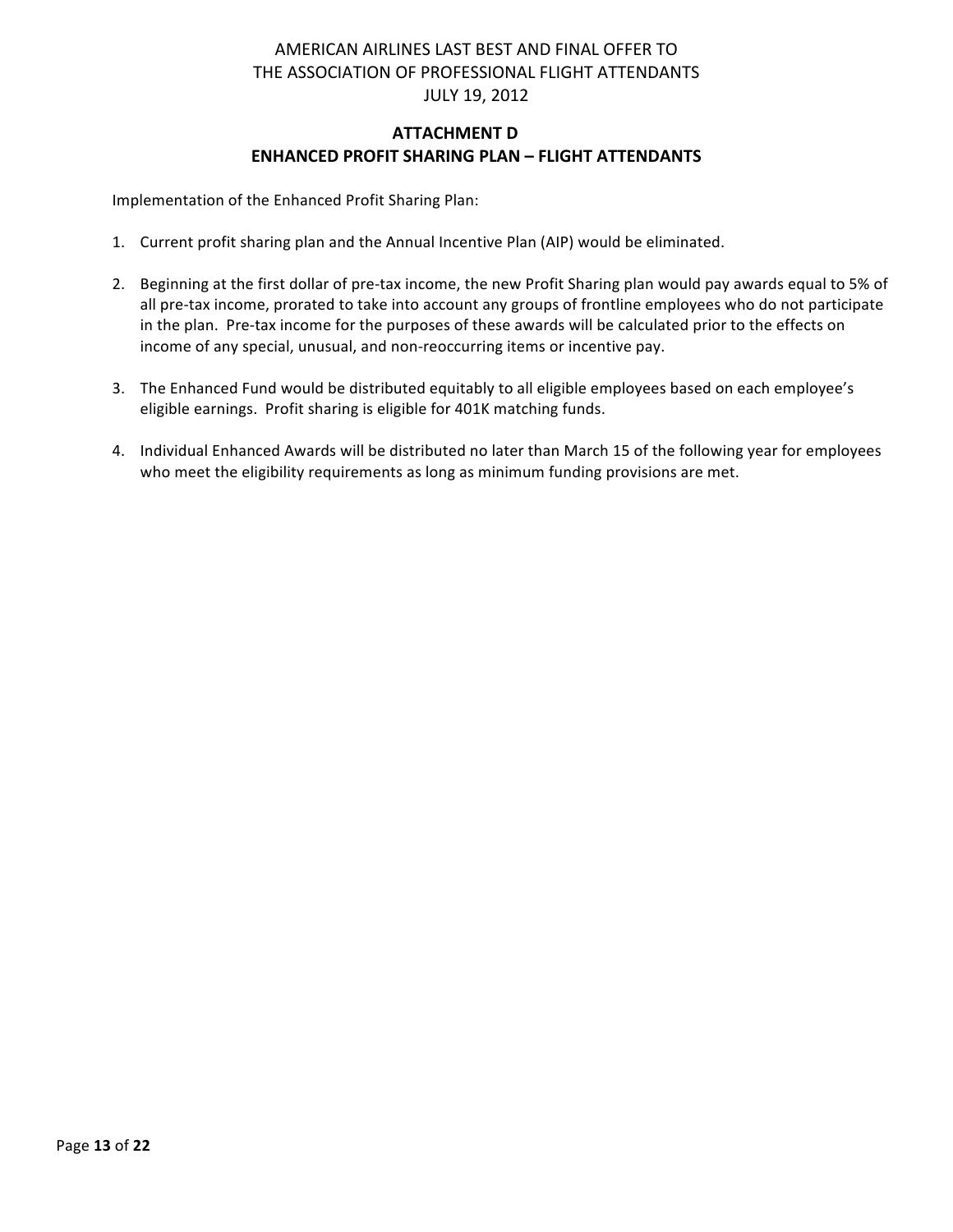# **ATTACHMENT E SICK LEAVE – FLIGHT ATTENDANTS**

The Company proposes the following changes and clarifications to sick leave policy:

- Replace the maximum sick leave accrual methodology with a short-term / long-term split-bank concept.
- Accrual remains at three (3) hours per active month (maximum thirty-six (36) hours per year)
- A flight attendant's current bank will be distributed into a short term and long term bank.
- On January 1, 2013, the short term bank will be created using her/his existing sick balance or five (5) hours times the number of calendar months remaining in the year, whichever is less. Thereafter, the short-term bank will be capped at sixty (60) hours effective each January 1.
- Any remaining balance becomes the beginning balance of the flight attendant's long term sick balance. Thereafter, the long term bank will be capped at nine hundred forty (940) hours.
- At the beginning of each year, a flight attendant's prior years' sick accrual will be applied to the flight attendant's short-term bank, up to a maximum of sixty (60) hours.
	- $\circ$  Any remaining hours in excess of sixty (60) hours will be paid or applied to the long term bank in the following manner: 50% of hours will be applied to the long term bank and 50% will be paid out at the flight attendant's base rate. The payout will also apply those F/As who have a max sick bank.

### Sick Verification/Proof of Illness:

- A flight attendant may only access her/his long-term sick bank in the event of an illness or injury that will exceed ten (10) consecutive calendar days, and is authorized by the Corporate Medical Director or a company approved Absence Management Vendor (AMV), as applicable.
	- $\circ$  A flight attendant's long-term sick bank will be available to cover an authorized illness or injury that will exceed ten (10) consecutive calendar days at such time as the Company receives the authorization.
	- $\circ$  A flight attendant with a documented severe and recurring medical condition (i.e. cancer) may access his/her long-term bank for illnesses of less than ten (10) days with concurrence of the AA Medical Department or AVM, in the event the flight attendant's short term bank has been exhausted.

#### **Attendance Policy**

The Flight Attendant's Attendance Policy as determined by the Company, applies to all paid, unpaid, substantiated and unsubstantiated time away from work for illness or injury.

#### **Active Medical while on Paid or Unpaid Sick or Injury**

- 1. Flight attendants may remain on active medical coverage paying active medical contributions for up to 12 months per injury/illness as defined below:
	- a. On the 10<sup>th</sup> day of a continuous absence due to injury/illness, the flight attendants' 12 months of active medical coverage will begin. Flight attendants will pay their monthly active medical contributions through the direct bill process established by the company. If payment is not received, medical benefits will terminate and the flight attendant will be solicited for COBRA continuation if eligible at the normal COBRA rates.
	- b. A flight attendant, who continues with the same absence due to illness/injury beyond 12 months, will be solicited for COBRA continuation if eligible at the normal COBRA rates.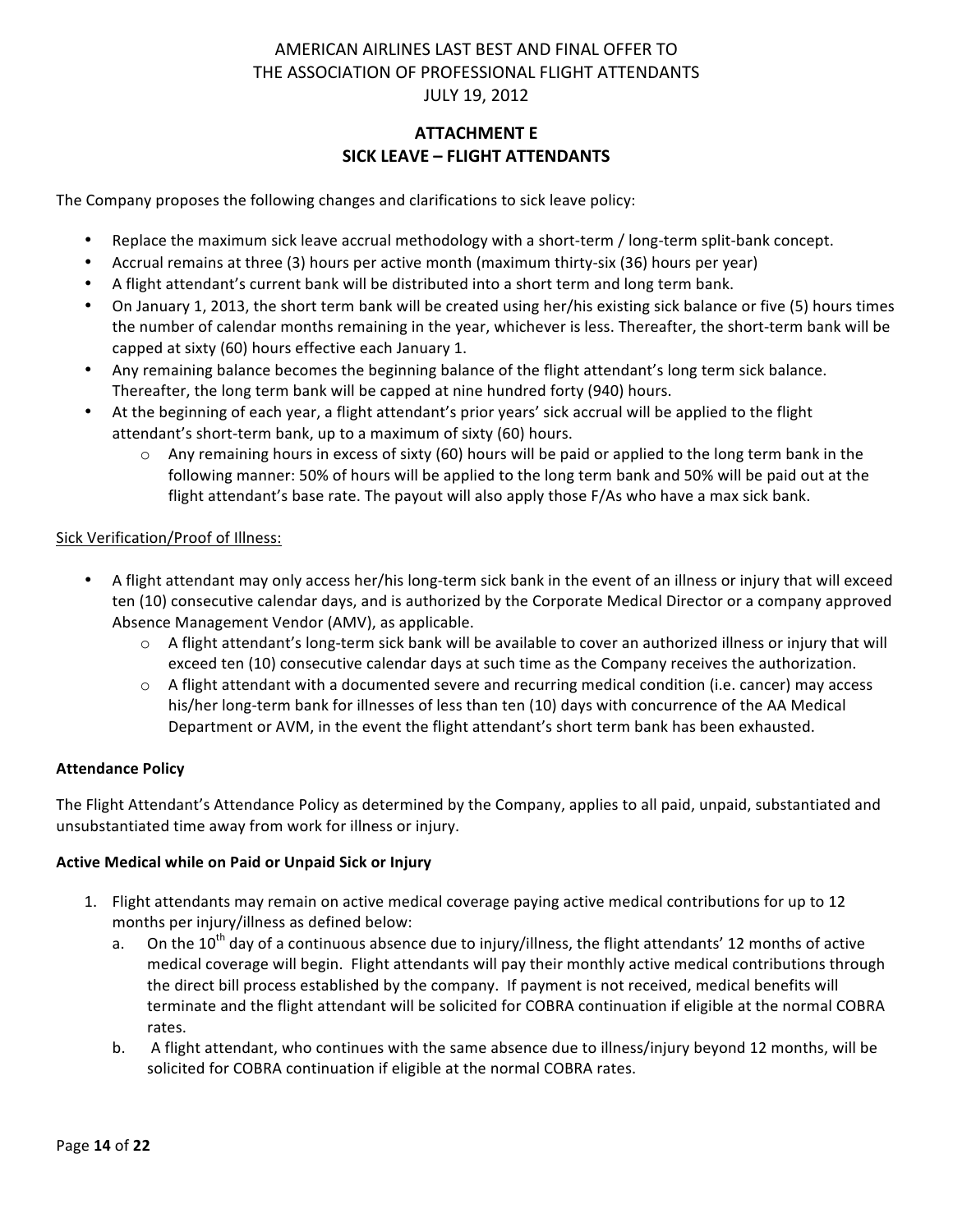# **ATTACHMENT F ACTIVE MEDICAL & LIFE - FLIGHT ATTENDANTS**

- 1. With the exception of the Standard plan design features in the chart and changes noted in #3 below, all other plan provisions are subject to change at Company discretion. Plan design features and other plan provisions in the Core medical option may change at Company discretion and advance notice of any changes will be provided prior to implementation. To the extent the Company is offering the Value medical option in any Plan Year to employees, employees eligible to enroll in the Standard and Core medical options will be eligible to enroll in the Value option; the Company, at its discretion may change plan design and contributions in the Value option or otherwise amend or eliminate the Value option.
- 2. Aggregate employee contributions for the Standard and Core medical options for 2013 will be 18%, 2014 will be 19%, 2015 will be 20% and 2016 and thereafter will be 21% of the total projected cost of each forecasted year of healthcare expenses (which include medical/Rx and administrative expenses). Contributions for the Standard and Core medical options will increase with inflation for these two (2) medical options with cost share set as explained above. The Value medical option inflation will be calculated separately.
- 3. The Standard medical option annual deductible will increase \$50 in 2015 and 2017 until the deductible reaches \$850 for employee only coverage, \$2,550 for family coverage.

| <b>Current Coverage Tiers</b> | New Coverage Tiers                 | Multiplier |
|-------------------------------|------------------------------------|------------|
| Employee Only                 | Employee Only                      | 1.0        |
| $Employee + 1$                | Employee + Spouse/Domestic Partner | 2.6        |
|                               | Employee + Child(ren)              | 1.8        |
| Employee $+2$ or more         | Employee + Family                  | 3.5        |

4. Current coverage tiers for contributions will be replaced, as follows:

- 5. The \$150, \$250, \$500, \$1000 standard medical options in the current CBA will be eliminated including the elimination of the current inflation formula used to determine future contributions.
- 6. New employees eligible for healthcare coverage will default to the Core option, which is the Health Savings Account-compatible medical option, for Employee Only coverage on their eligibility date, should another option or level not be elected during their initial enrollment.
- 7. To the extent the Company is offering incentives in any Plan Year to employees for participating in the Healthmatters wellness program, employees enrolled in the Standard and Core Plans will be eligible for those incentives provided they meet the criteria (as established by the Company at its discretion) for earning the incentive.
- 8. The letter of agreement between the Company and APFA regarding administration of benefits will be withdrawn.
- 9. Change minimum annual hour threshold of 420 hours to 600 hours with an annual twelve (12) months "look-back" from August 1st of the current calendar year to determine eligibility for Company paid health benefits for the following calendar year. Flight Attendants who do not meet the 600 hours threshold will have the option to maintain health benefits by assuming the Company's applicable portion of the cost in addition to their applicable employee contributions. (35.B.). Medical premiums must be paid current (each month) to maintain active coverage.

Example: August 1, 2012 to July 31, 2013 is the look back period; the annual enrollment for the 2014 calendar year will be in the fall. Flight Attendants not meeting the minimum threshold during the look back period will be able to enroll in benefits for calendar year 2014 and pay the Company's applicable portion of the health benefits cost in addition to their applicable employee contributions.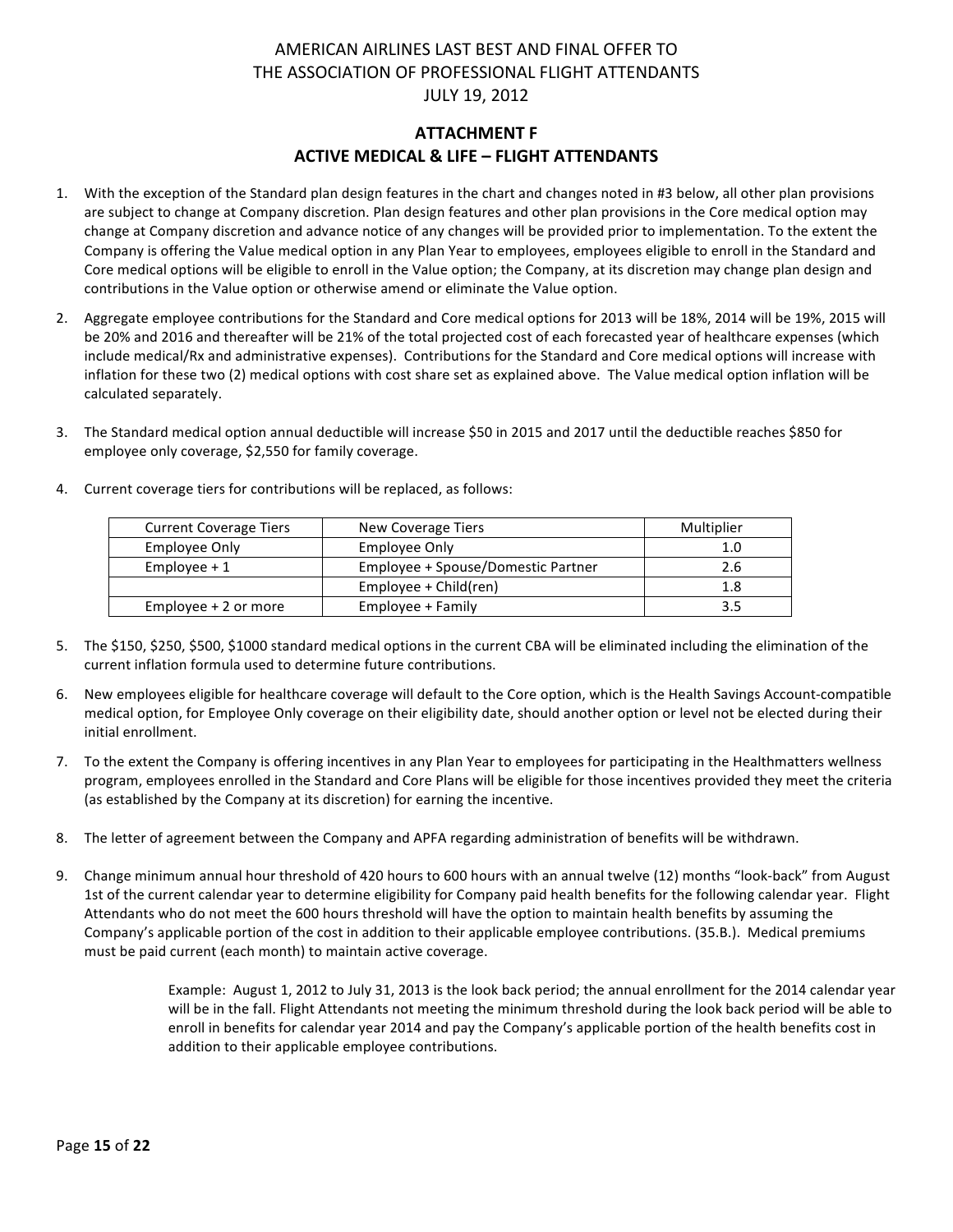|                                    | Value                    | <b>Standard</b>             | Core                   |
|------------------------------------|--------------------------|-----------------------------|------------------------|
| <b>Plan Design Features</b>        | Non-Contractual          | <b>Contractual Features</b> | <b>Non-Contractual</b> |
| <b>Health Spending Accounts</b>    | N/A                      | <b>HRA</b>                  | <b>HSA Compatible</b>  |
| Spending Account Funding (2013     | $\overline{\text{S}}$    | \$375 ee & \$375 sp         | \$0                    |
| only)                              |                          |                             |                        |
| In Network Deductible              | \$300/\$900              | \$750/\$2,250               | \$2,000/\$4,000**      |
| (Single/Family)                    |                          |                             |                        |
| Out of Network Deductible          | \$1500/\$4500            | \$3,000/\$9000              | \$4,000/\$8,000**      |
| (Single/Family)                    |                          |                             |                        |
| Coinsurance (In/Out)               | 20%/40%                  | 20%/40%                     | 30%/50%                |
| In Network Out of Pocket Max       | \$1,750/\$4,375          | \$2,000/\$5,000             | \$6,000/\$12,000**     |
| (Single/Family)                    |                          |                             |                        |
| Out of Network Out of Pocket Max   | \$6,000/\$15,000         | \$6,000/\$15,000            | \$12,000/\$24,000**    |
| (Single/Family)                    |                          |                             |                        |
| Primary Care Physician Copay       | $$20*$                   | \$30*                       | 30%/50%                |
| (ln/Out)                           |                          |                             |                        |
| Specialist Copay (In/Out)          | $$40*$                   | 20%/40%                     | 30%/50%                |
| Retail Clinics Copay (In/Out)      | $$40*$                   | 20%/40%                     | 30%/50%                |
| Preventive Care (in network only)* | \$0\$                    | \$0                         | \$0                    |
| <b>Emergency Room</b>              | Ded/Coins/\$100 CoPay    | Ded/Coins/\$100 CoPay       | Ded/Coins              |
| Pharmacy (Retail)                  |                          |                             |                        |
| Generic                            | \$10                     | 20% (\$10 min/\$40 max)     | subject to             |
| <b>Formulary Brand</b>             | 30% (\$20 min/\$75 max)  | 30% (\$30 min/\$100 max)    | deductibles and        |
| Non-Formulary Brand                | 50% (\$35 min/\$90 max)  | 50% (\$45 min/\$150 max)    | coinsurance***         |
| Pharmacy (Mail)                    |                          |                             |                        |
| Generic                            | 20% (\$0 min/\$80 max)   | 20% (\$5 min/\$80 max)      | subject to             |
| <b>Formulary Brand</b>             | 30% (\$40 min/\$150 max) | 30% (\$60 min/\$200 max)    | deductibles and        |
| Non-Formulary Brand                | 50% (\$70 min/\$180 max) | 50% (\$90 min/\$300 max)    | coinsurance***         |
| <b>2013 Monthly Contributions</b>  |                          |                             |                        |
| EE Only                            | \$112.50                 | \$70.69                     | \$57.40                |
| EE + Spouse/DP                     | \$292.50                 | \$183.81                    | \$149.25               |
| $EE + Child(ren)$                  | \$202.50                 | \$127.25                    | \$103.33               |
| $EE + Family$                      | \$393.75                 | \$247.43                    | \$200.91               |

\*Not subject to deductible if in network; deductible and co-insurance apply if out of network

\*\* Core - each deductible (single/family) is an aggregate that needs to be satisfied in total before coinsurance applies

\*\* Core - the deductible is calculated as satisfying a portion of the OOP Max

\*\* Core - each (single/family) OOP Max is an aggregate that needs to be satisfied in total before receiving 100% coverage

\*\*\*Preventive Rx not subject to deductible, coinsurance still applies

Value, Standard, and Core coinsurance amounts (Medical and Rx) apply towards OOP maximums OOP amounts do not include the deductibles for Value or Standard

For the Standard Option, pharmacy co-insurance is applied toward the out-of pocket maximums but not the annual deductibles.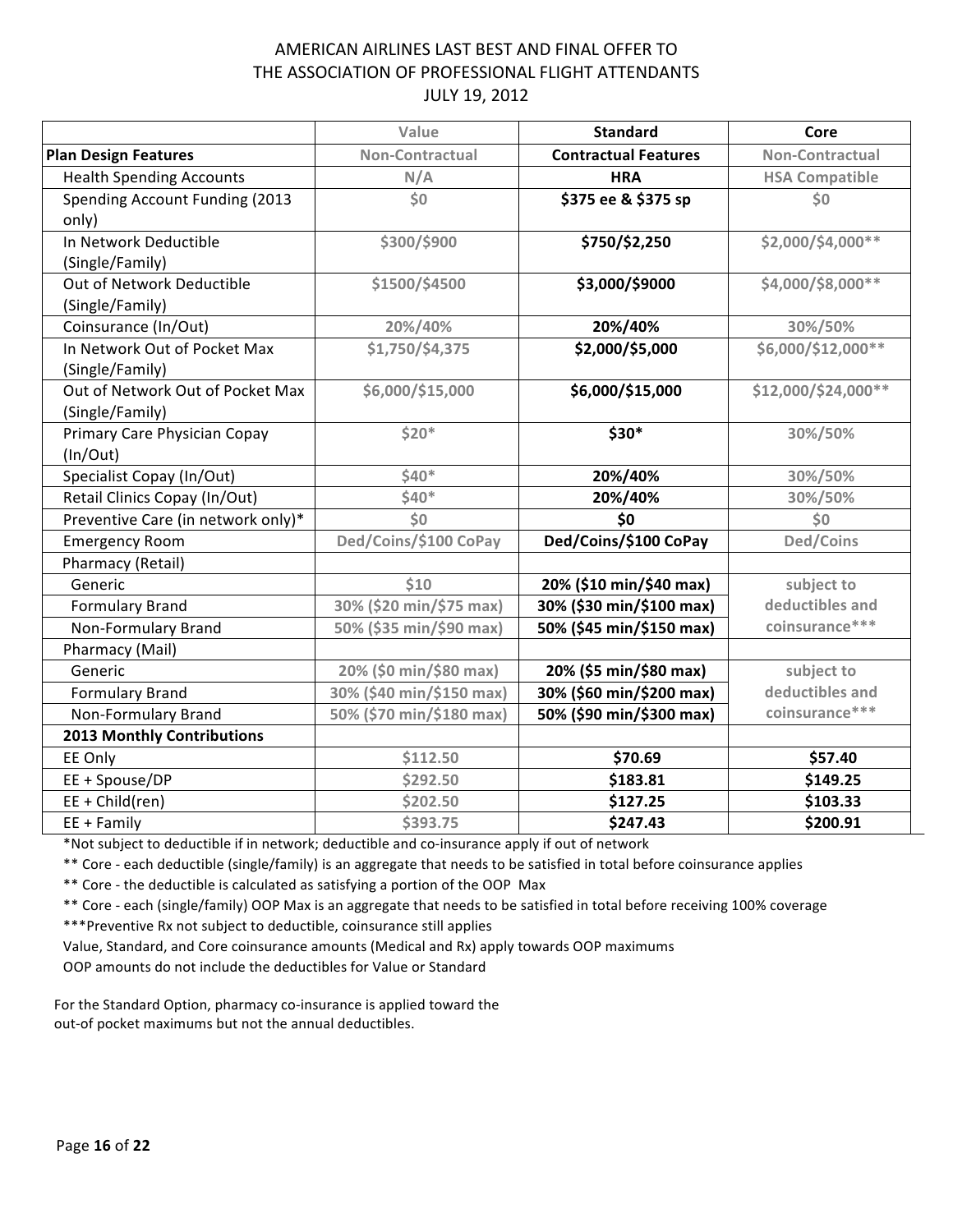# AMERICAN AIRLINES LAST BEST AND FINAL OFFER TO THE ASSOCIATION OF PROFESSIONAL FLIGHT ATTENDANTS JULY 19, 2012 (this page updated 7-27-2012 – supersedes previous version)

# **ATTACHMENT G RETIREE MEDICAL & LIFE – FLIGHT ATTENDANTS**

1. Amend the collective bargaining agreement, any letter agreements and any ancillary documents so that the Company is not required to maintain, fund, or provide for retiree medical or retiree life benefits, including elimination of the retiree medical and retiree life insurance references.

2. Early retirees age 55 – 64 will have access to a company sponsored retiree medical option. Contributions for this coverage will be 100% of projected annual expenses (which includes administrative expenses) using data, assumptions, and methodologies for calculating future retiree healthcare costs. For 2012, the Company will offer the pre-65 plan design (which includes a provider network) offered to management employees.

3. Retiree medical option for age 65 and over will cease. Retirees will be offered access to purchase a guaranteed issue Medicare supplement plan through a third party administrator to the extent available.

4. A participant who currently prefunds for retiree medical will be refunded the employee's prefunding account (which reflects investment experience).

5. Contingent on the successful resolution of the Section 1114 process, as soon as practicable after termination of the Trust Agreement for the Group Life and Health Benefits Plan for Employees of Participating AMR Corporation Subsidiaries (Union Employees), the Company prefunding contributions for each participating active employee, and investment earnings attributable thereto, will be distributed to the employee (subject to applicable tax withholdings), excluding employees who have already received refunds of their employee prefunding accounts.

6. Although it is the Company's intention to continue to make available access to early retiree medical coverage (age 55 – 64), the Company will reserve the right to modify, amend, or terminate the plan at any time.

7. Retiree life insurance benefit will be discontinued.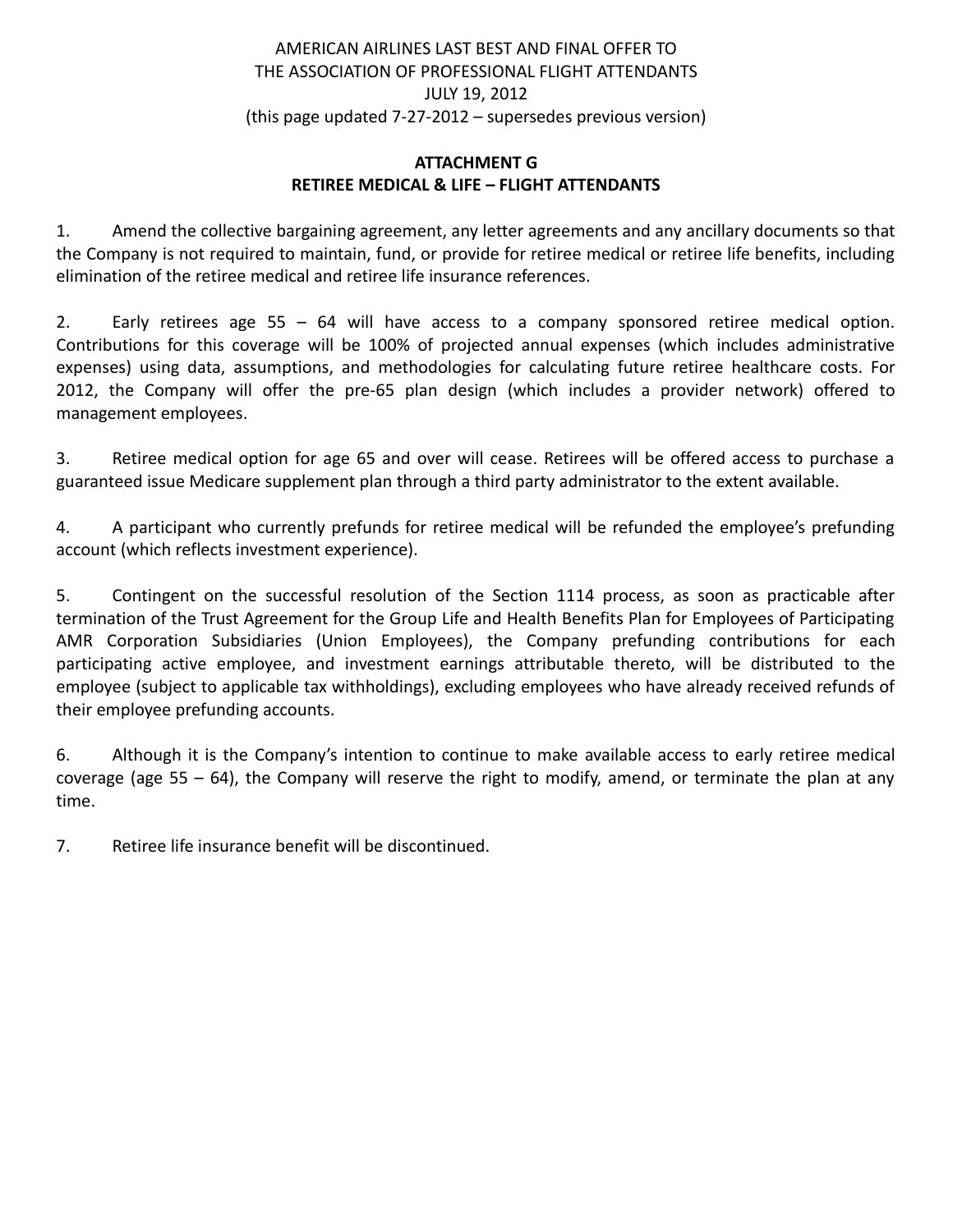# **ATTACHMENT H TENTATIVE AGREEMENT SUMMARY**

| $\mathbf{1}$ | Recognition & Merger/Acquisition Protection  | 7/24/09  |
|--------------|----------------------------------------------|----------|
| 5            | <b>Uniforms &amp; Accessories</b>            | 2/13/08  |
| 10           | Reserve                                      | 5/29/09  |
| 11           | Language                                     | 4/2/09   |
| 12           | <b>Filling of Vacancies</b>                  | 11/20/08 |
| 14           | Seniority List                               | 10/14/08 |
| 15           | Period of Probation                          | 10/8/08  |
| 16           | Reduction in Force                           | 7/24/09  |
| 17           | Transfer to Non-Flying or Supervisory Duties | 10/8/08  |
| 18           | <b>Moving Expenses</b>                       | 12/16/08 |
| 19           | Leaves of Absence                            | 12/16/08 |
| 20           | Medical Appeals / Arbitration                | 4/2/09   |
| 22 (Old)     | Joint Scheduling Committee                   | 11/18/08 |
| 22 (New)     | Training & Meetings                          | 7/23/09  |
| 23           | <b>Emergency Assignments</b>                 | 11/18/08 |
| 24           | Copies of the Agreement                      | 12/12/08 |
| 25           | <b>Exchange of Trips</b>                     | 7/31/09  |
| 27           | Bereavement                                  | 2/12/09  |
| 28           | <b>Dispute Resolution &amp; Grievance</b>    | 10/8/08  |
| 29           | System Board of Adjustment                   | 10/8/08  |
| 30           | General                                      | 4/2/09   |
| 31           | <b>Union Security</b>                        | 2/11/09  |
| 32           | Health & Safety Committee                    | 4/2/09   |
| 33           | No Strike, No Lock Out                       | 10/14/08 |
| 34           | Purser                                       | 4/2/09   |
| 37           | <b>Effect on Prior Agreements</b>            | 7/23/09  |

Art Number Tentative Agreement and The Controller Agreed to Date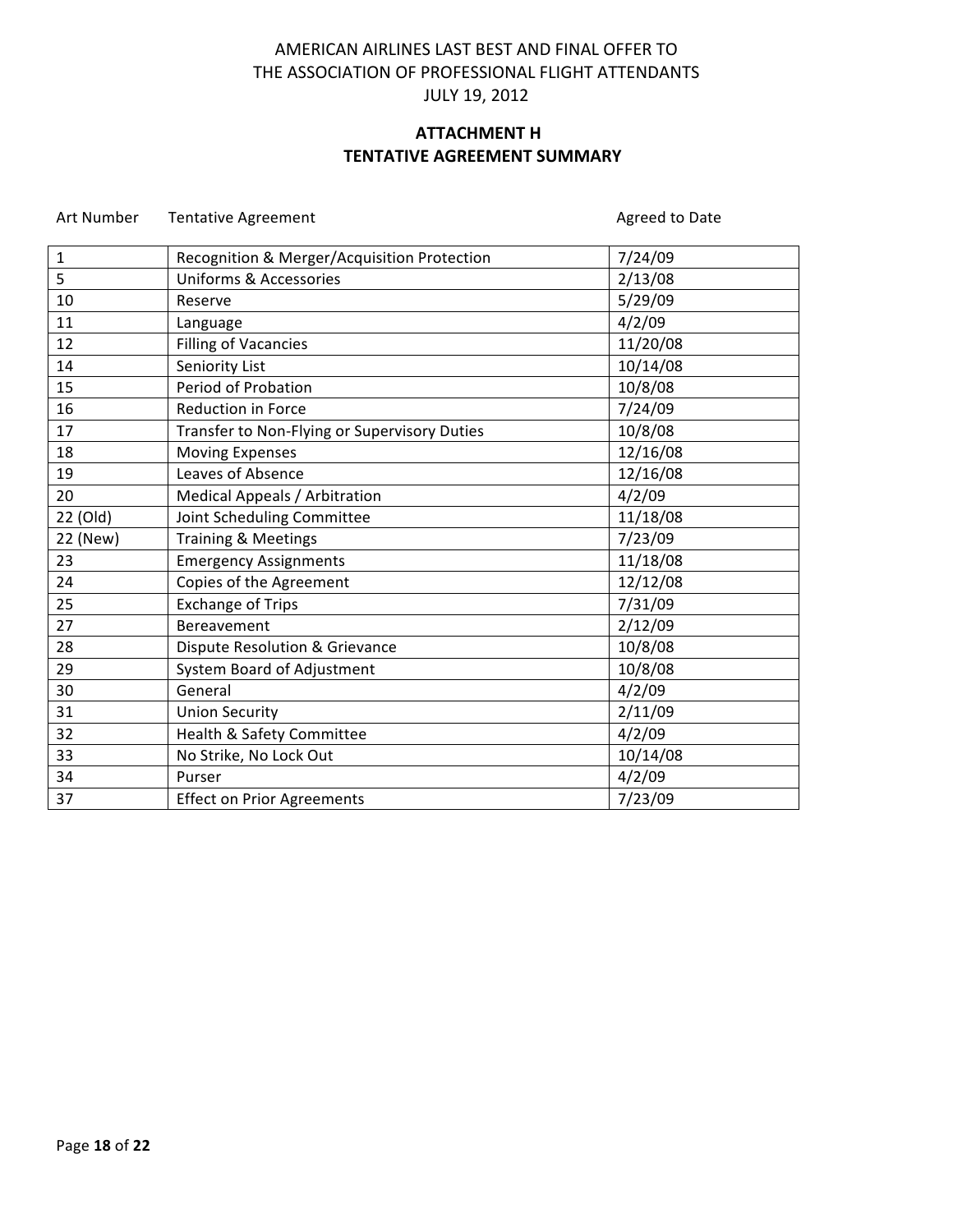# **ATTACHMENT I**

Laura R. Glading, President July x, 2012 Association of Professional Flight Attendants 1004 West Euless Blvd. Euless TX 76040

### Subject: Settlement Consideration and Bankruptcy Protections

Dear Laura:

The modifications to the collective bargaining agreement between American Airlines, Inc. ("Company") and the Association of Professional Flight Attendants ("APFA") reached in connection with the Company's Chapter 11 Restructuring embodied in the Tentative Agreement dated July x, 2012 were agreed to in furtherance of the Company's effort to restructure its capital structure and operations, and in consideration of the terms of the Tentative Agreement and this Letter of Agreement. This Letter of Agreement will be binding on any Chapter 11 trustee that may be appointed in the Company's present bankruptcy cases, *In re AMR Corporation, et al.*, Chapter 11 Case No. 11-15463(SHL), or other entity operating with the equivalent authority of a Chapter 11 trustee.

The Company and APFA agree as follows:

**1. Settlement Consideration.** In full and complete satisfaction of any and all claims APFA has or might arguably have, on behalf of itself or the flight attendants represented by APFA pursuant to the Railway Labor Act ("RLA") and the terms of the CBA, against the Debtors (or any of them) in the jointly administered Chapter 11 Case No. 11-15463 (SHL) (hereafter "Bankruptcy Cases"), and subject to the approval of the Court, APFA will receive under a plan or plans of reorganization of the Debtors equity in the reorganized entity (the "APFA Settlement Consideration") equal to 3.0% of such equity issued to the holders of allowed prepetition unsecured claims (including APFA) against the Debtors (including any equity issued with respect to other unions) (collectively the "Unsecured Claims"). The APFA Settlement Consideration fully, finally, and completely extinguishes any and all claims, interests, causes or demands (including any and all pending grievances, excluding grievance SS-2006-APFA-003, and discipline and termination cases) APFA has or might arguably have, on behalf of itself or the flight attendants represented by APFA pursuant to the RLA and the terms of the CBA, against the Debtors arising prior to the effective date of this Letter of Agreement as described herein. The APFA Settlement Consideration will not be diluted by any subsequent events other than (1) equity consideration given to holders of interests in another entity in the event of a merger or consolidation as provided below; (2) an equity offering approved by the Bankruptcy Court in conjunction with confirmation of a plan of reorganization; (3) equity consideration granted to management in connection with incentive plans approved by the Bankruptcy Court; and (4) any post-emergence equity issuance.

Subject to the foregoing, in the event of a reorganization plan for the Debtors that provides for the consolidation of the Debtors with a third party, the APFA Settlement Consideration shall be equal to 3.0% of the total consideration distributed with respect to the Unsecured Claims, and shall be issued contemporaneously with the consideration distributed under the plan with respect to the other Unsecured Claims.

The APFA Settlement Consideration will confer upon APFA all statutory rights to vote on any plan or plans of reorganization presented by the Company or any other entity. In the event that the APFA Settlement Consideration has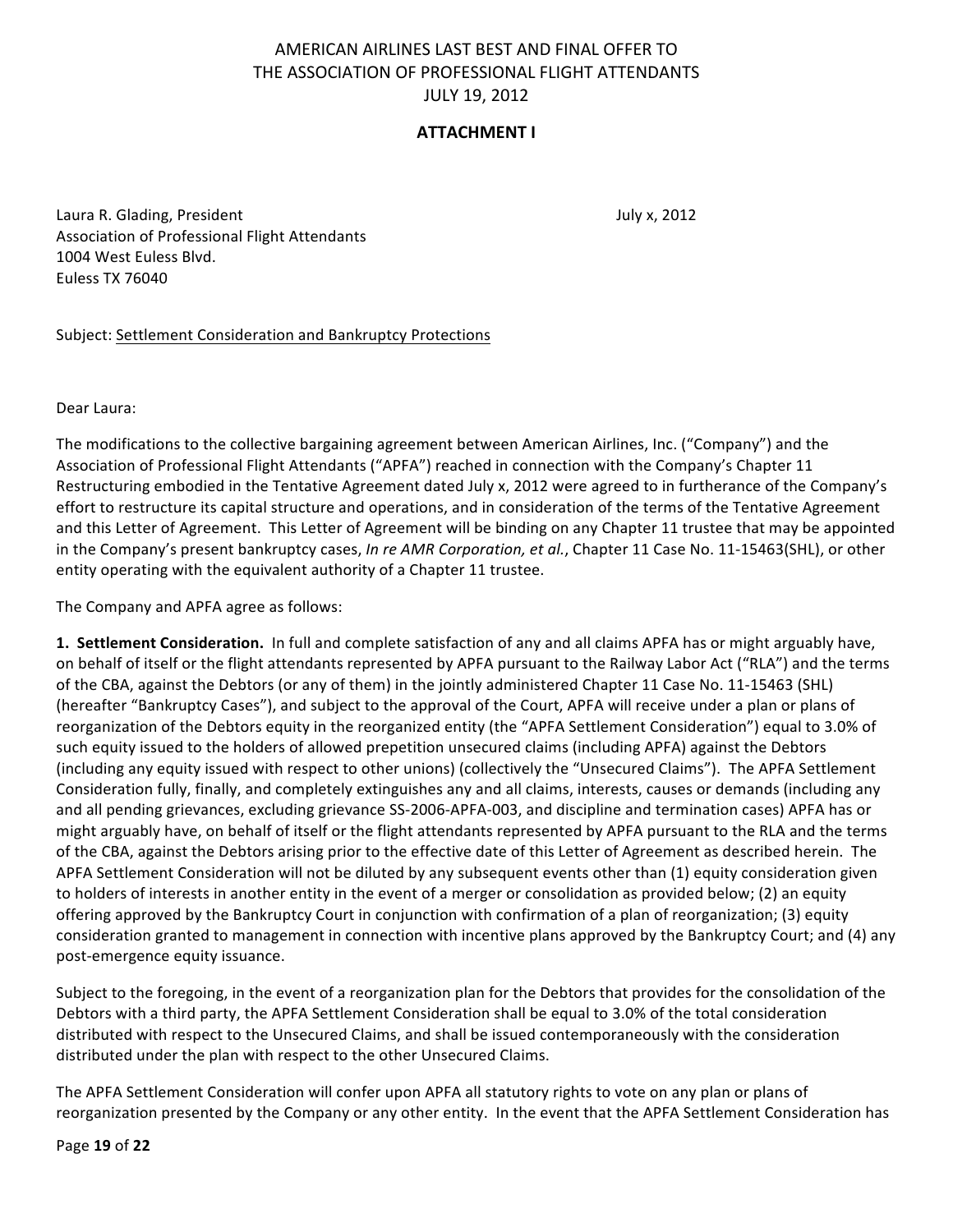not yet been actually issued, it will be estimated for voting purposes as if the APFA held allowed unsecured claims in an amount that would entitle it to the APFA Settlement Consideration. Neither the APFA Settlement Consideration nor any rights under this Letter of Agreement may be assigned or transferred (including the granting of any participation) prior to the effective date of a plan of reorganization, except with the express written consent of the Company exercised in its sole discretion.

Debtors and APFA will discuss in good faith whether, and if so on what terms, a portion of the APFA Settlement Consideration shall be in the form of cash or debt (based on the value of the equity otherwise to be received).

The APFA agrees that it will recommend the Tentative Agreement and this Letter of Agreement to its membership for ratification.

**2. Effective date.** This Letter of Agreement shall not become effective until the last-occurring of these events:

(1) The Tentative Agreement is ratified by the flight attendant membership pursuant to procedures determined by the APFA Board of Directors;

(2) The Tentative Agreement and this Letter of Agreement are approved by a final order of the United States Bankruptcy Court for the Southern District of New York.

It is expressly understood and agreed that if the Tentative Agreement does not become effective, all of the terms contained in this Letter of Agreement are inapplicable and will be of no force or effect. At such time as the Tentative Agreement becomes effective, but prior to the approval of any Plan of Reorganization in these cases, this Letter of Agreement shall constitute a binding and enforceable post-petition agreement between APFA and the Company.

**3. Administrative claim for fees and expenses.** The Plan of Reorganization shall provide that subject to Court approval APFA shall have an allowed administrative expense claim which shall be paid in full on the effective date of the Plan of Reorganization ("APFA Allowed Administrative Expense Claim"). The amount of the APFA Allowed Administrative Expense Claim shall be equal to the amount sufficient to reimburse APFA for all reasonable fees and expenses incurred by APFA lawyers, experts, and financial advisors in the Bankruptcy Cases in connection with the negotiation and/or litigation related to the Tentative Agreement, this Letter of Agreement, and Plan of Reorganization. The APFA Allowed Administrative Claim for fees and expenses, however, shall not include any fees or expenses incurred with respect to any services rendered in connection with consideration or pursuit of any potential third party purchaser of the Company or merger partner (including but not limited to US Airways) and shall be capped at \$5 million.

**4.** Indemnification. The Company will indemnify and hold harmless APFA and its current or former (a) members, (b) officers, (c) directors, (d) committee members, (e) employees, (f) advisors, (g) attorneys, (h) accountants, (i) investment bankers, (j) consultants, (k) agents, (l) actuaries, (m) financial advisors, (n) professionals, (o) agents and (l) other representatives its officers, agents, employees, counsel, and representatives (each an indemnitee) from fifty percent of any liability, loss, damages, fines, penalties, taxes , expenses, and costs (not including any income or excise taxes or similar amounts imposed by any governmental agency) relating to, concerning or resulting from any and all third party claims, lawsuits, or administrative charges of any sort whatsoever, including fifty percent of the reasonable attorney's fees and costs, arising in connection with matters relating to, concerning or connected to the negotiation or establishment of (a) the Tentative Agreement and this Letter of Agreement, (b) any amendment of any benefit plan or program concerning flight attendants or other participants in such plan made pursuant to or as a result of the Tentative Agreement and this Letter of Agreement, and (c) any other document or agreement forming part of the Tentative Agreement and this Letter of Agreement. This fifty-percent sharing arrangement will exist until APFA's financial exposure reaches \$5 million. Any exposure exceeding \$5 million will be the responsibility of the Company.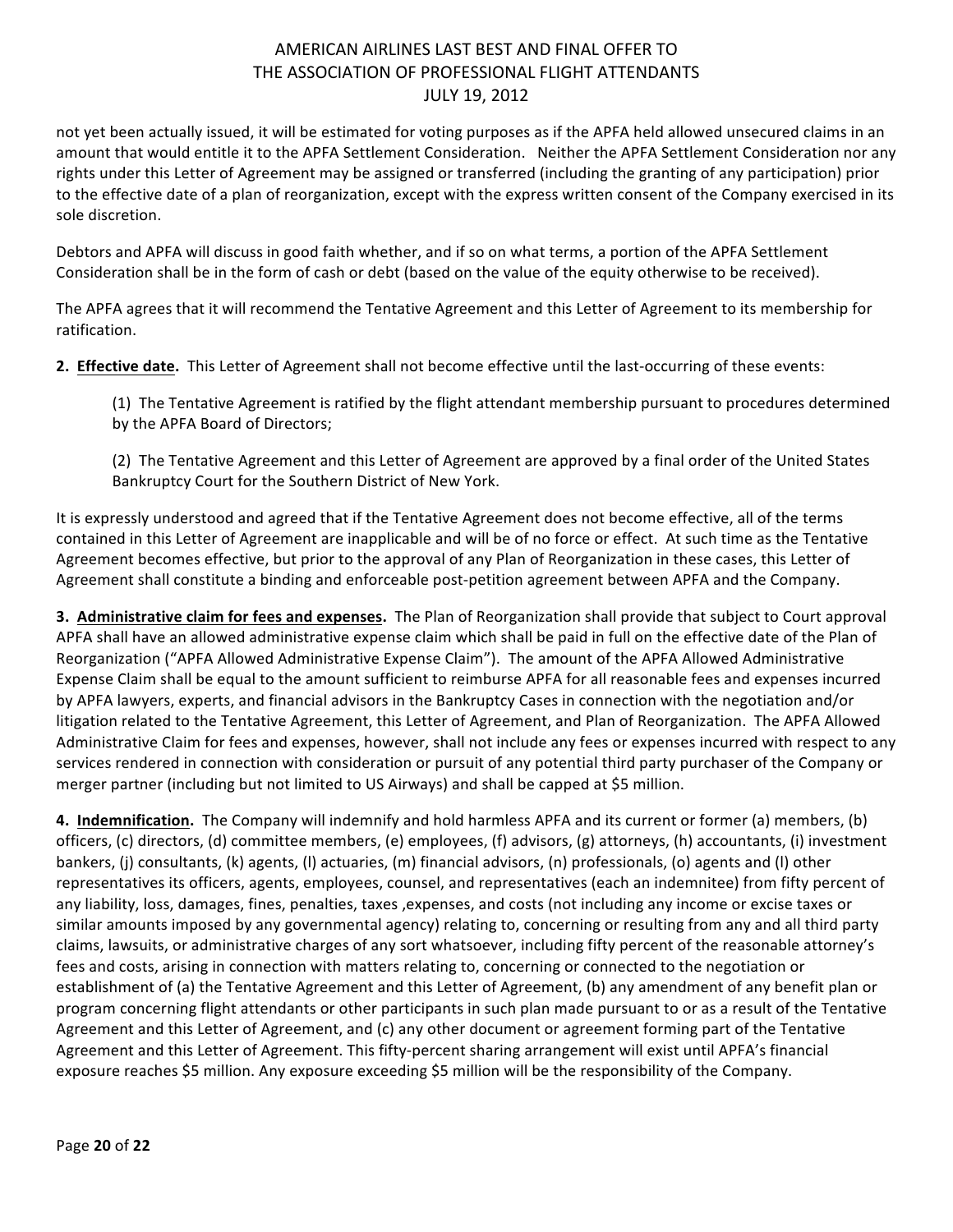Such indemnification and hold harmless obligation will not apply to: 1) any claim, lawsuit or administrative charge resulting from the willful or intentional conduct of any indemnitee; 2) any claim, lawsuit or administrative charge asserting that APFA violated its By-Laws or other organizational requirements by entering into the Tentative Agreement and this Letter of Agreement; 3) any claim, lawsuit or administrative charge resulting from any statement made by any indemnitee that incorrectly describes the Tentative Agreement or Letter of Agreement or the modifications made thereby; 4) any claim, lawsuit or administrative charge related to allocation among American flight attendants represented by APFA of any claim or any proceeds or distribution received in connection with the APFA Settlement Consideration or 5) any claim, lawsuit or administrative charge related to any disposition by APFA or flight attendants represented by APFA to third parties of the APFA Settlement Consideration or any proceeds or distribution received in connection therewith.

An indemnitee seeking to be indemnified and held harmless pursuant to this paragraph must provide to the Company written notice within seven business days of the indemnitee learning of the claim, lawsuit or administrative charge as to which the indemnitee seeks to be indemnified and held harmless. The Company will have the right to conduct the defense of such matter with counsel of the Company's choosing and enter into a settlement of such matter. The Company will give reasonable consideration to the wishes of the indemnitee in connection with the matters described in the foregoing sentence.

**5. Exculpation.** The Company agrees that it will not propose or support any Plan of Reorganization that does not contain an exculpation or release provision for APFA and each of their current or former members, officers, directors, committee members, employees, advisors, attorneys, accountants, actuaries, investment bankers, consultants, agents and other representatives at least as favorable as any exculpation or release provisions provided for the Company's officers, directors, employees, advisors, attorneys, accountants, actuaries, investment bankers, consultants, agents and other representatives.

**6. Bankruptcy protection.** From the date of this Letter Agreement until a date three years from the date of this Letter], the Debtors will not file or support any motion ("Motion") pursuant to 11 U.S.C. Sections 1113, 1113(e), or any other relevant provision of the Bankruptcy Code, seeking rejection or modification of, or relief or interim relief from, the Tentative Agreement or this Letter of Agreement and the finalized documents implementing the Tentative Agreement or this Letter of Agreement. The Debtors will actively oppose any such Motion if filed by another party.

Notwithstanding the foregoing, the Debtors reserve the right to file or support any Motion if there is a material deterioration in the Company's financial condition or financial prospects, whether because of general economic conditions or otherwise. All requirements and provisions of section 1113 will also remain applicable to any such Motion. APFA reserves its right to object to such Motion and nothing in this Letter Agreement shall be construed as an agreement by the APFA to such modifications or relief.

**7. Court approval.** With the full and active support of APFA, the Company will file and prosecute a motion for approval and assumption of the CBA as modified by the Tentative Agreement and this Letter of Agreement under sections 363 and 1113 of the Bankruptcy Code and any other applicable sections thereto if the conditions set forth in Paragraphs  $2(1)$ and 2(2) are satisfied. Both the motion and the proposed order attached thereto (the 363 Order) shall be in form and substance reasonably acceptable to APFA. Both the Company and APFA will use their reasonable best efforts to obtain the support of the Official Committee of Unsecured Creditors and other parties and stakeholders for the Tentative Agreement, including this Letter of Agreement, and to seek entry of the 363 Order.

**9.** Issuance of equity. Subject to the foregoing, APFA agrees not to object to or contest the issuance of equity or other consideration in the Bankruptcy Cases to the Company's non-union and management employees, in respect of the sacrifices made by them in furtherance of the Company's effort to restructure or as incentive for the non-union and management employees' future service to the Company.